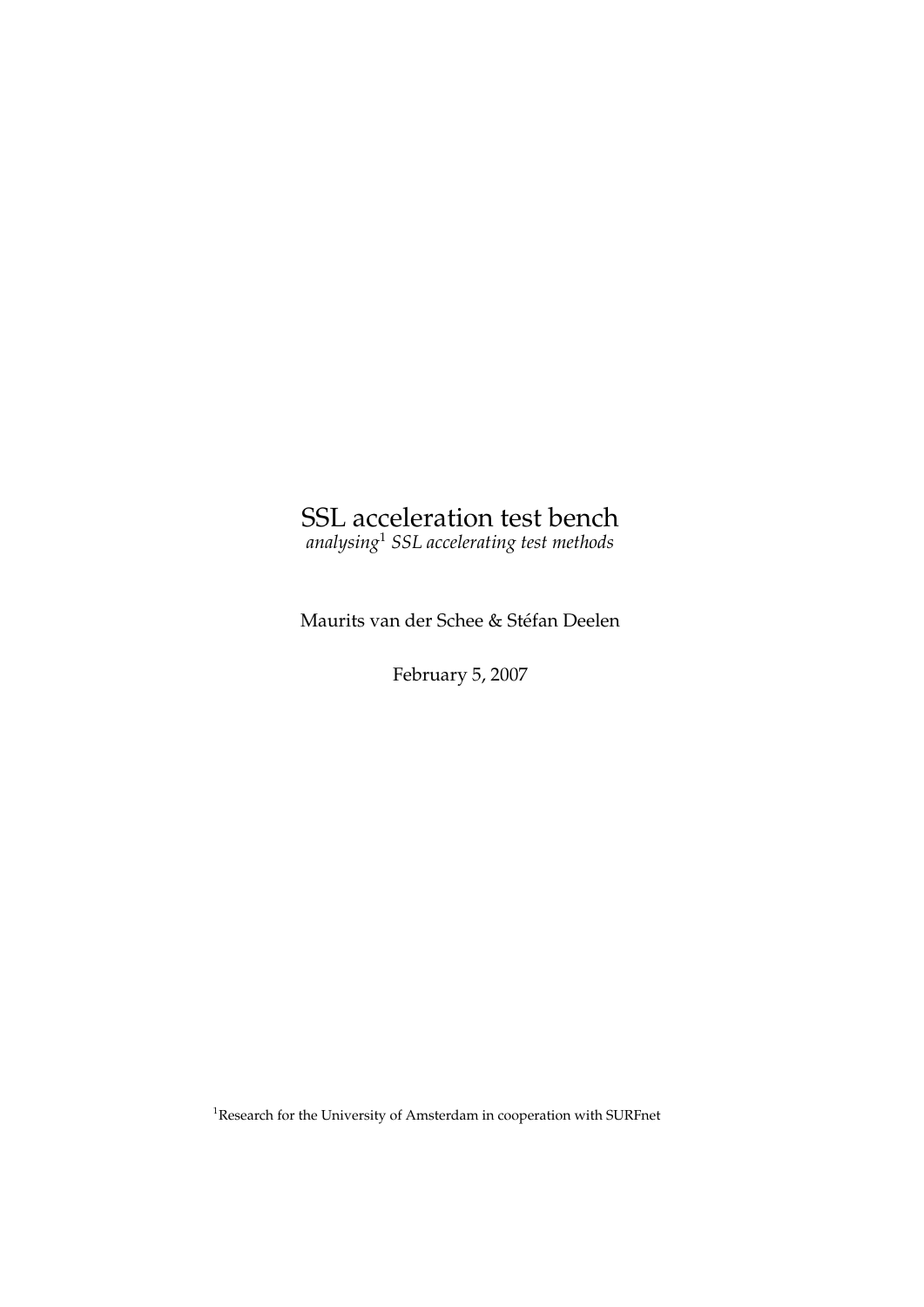## Abstract

In this document methods for answering the question what the actual added value of an SSL accelerator to a web server is, are analysed. These test methods should be easy to perform and should enable it to compare results of different accelerators and make a statement about their performance. The scope of this research is limited to: Open source operating systems, Apache, OpenSSL and the RSA + 3DES cipher suite.

We, two students, performed research to three testing methods. The first method is the OpenSSL's built-in benchmark. That benchmark tests the performance of the crypto library used by Apache. Second, we tested the response time of a single SSL request in a single session. Last we used Httperf [15] to test the number of connections that the server can handle concurrently.

A gray box test is a black box test with a design that is based on the knowledge of algorithms, internal states, architectures, or other high level descriptions of program behaviour (see [16]). Since in [16] is also stated that "gray box testing is integral to the effective testing of Web applications", we did research into the internal structure of the software and algorithms we used.

OpenSSL speed benchmark is a white box testing method that only tests the costly RSA decryption step in the handshake part of the SSL connection. We found that the following factors influences the RSA crypto performance: Hardware optimisation for certain algorithms and block sizes, driver implementation and algorithm balance.

We validated Httperf as our main black box test tool by analyzing its behavior with an ip packet analyzer. We also ran some tests on both Ab (Apache bench) and Httperf and found no difference in their results. Our calculation shows that there should be a difference of 7 ms between the situation with and without accelerator, caused by the RSA decryption in the handshake. Our measurements only shows a 2 ms difference. In the limited research time we couldn't find a reason for this.

We used Httperf to test concurrent connections. The knowledge of the SSL implementation [1] internals was used to alter the settings (gray box testing). We used a 0 byte file to focus on handshake and switched to HTTP 1.0 to avoid keep-alive (and thus connection limits). We disabled caching on the client and server side to simulate connections from different hosts. In our test method we use Autobench [5] to distribute and automate series of Httperf tests. In our method we plot graphs from which you can read a saturation point. This saturation point can be zoomed into and the concurrent number of connections that a secured web server can handle can be read from it.

We didn't do any throughput testing although this is very important in looking at the added value of an accelerator. Just like other (maybe better) testing software we didn't evaluate it is part of future work.

We conclude three things: 1, gray box testing is needed to find the actual added value of an accelerator; 2, choices in algorithm, operating system and drivers may multiply (!) performance; and 3, we developed a method that enables easy and comparable tests, within a limited scope. Future work may prove whether this method is useful for other scopes or not.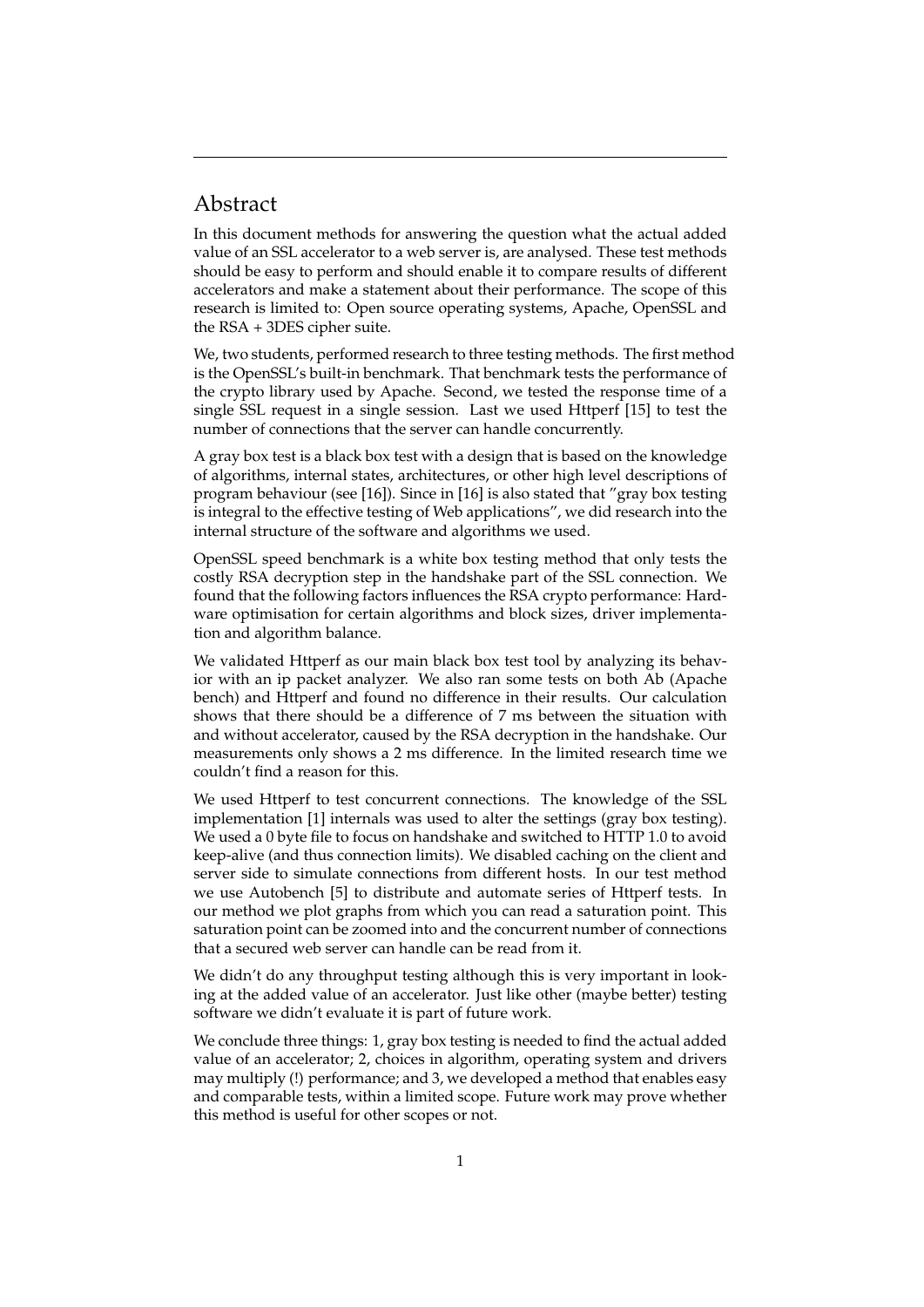## **Contents**

| 1              |     | Introduction                          | 3  |
|----------------|-----|---------------------------------------|----|
|                | 1.1 |                                       | 3  |
|                | 1.2 | Research question and problem space   | 3  |
|                | 1.3 |                                       | 3  |
|                | 1.4 |                                       | 4  |
| $\overline{2}$ |     | Research approach                     | 6  |
|                | 2.1 |                                       | 6  |
|                | 2.2 |                                       | 6  |
|                | 2.3 |                                       | 6  |
|                | 2.4 |                                       | 6  |
| 3              |     | <b>OpenSSL speed Test Method</b>      | 8  |
|                | 3.1 |                                       | 8  |
|                | 3.2 |                                       | 9  |
|                | 3.3 |                                       | 10 |
|                | 3.4 |                                       | 10 |
| 4              |     | <b>Single Session Test Method</b>     | 12 |
| 5              |     | <b>Black Box Test Method</b>          | 14 |
|                | 5.1 |                                       | 14 |
|                | 5.2 |                                       | 14 |
|                | 5.3 |                                       | 15 |
|                | 5.4 |                                       | 18 |
|                | 5.5 |                                       | 18 |
| 6              |     | <b>Future work</b>                    | 19 |
| 7              |     | Conclusions                           | 20 |
| 8              |     | Appendix A, Project definition        | 21 |
| 9              |     | Appendix B, Guide for Test Bed Set-up | 24 |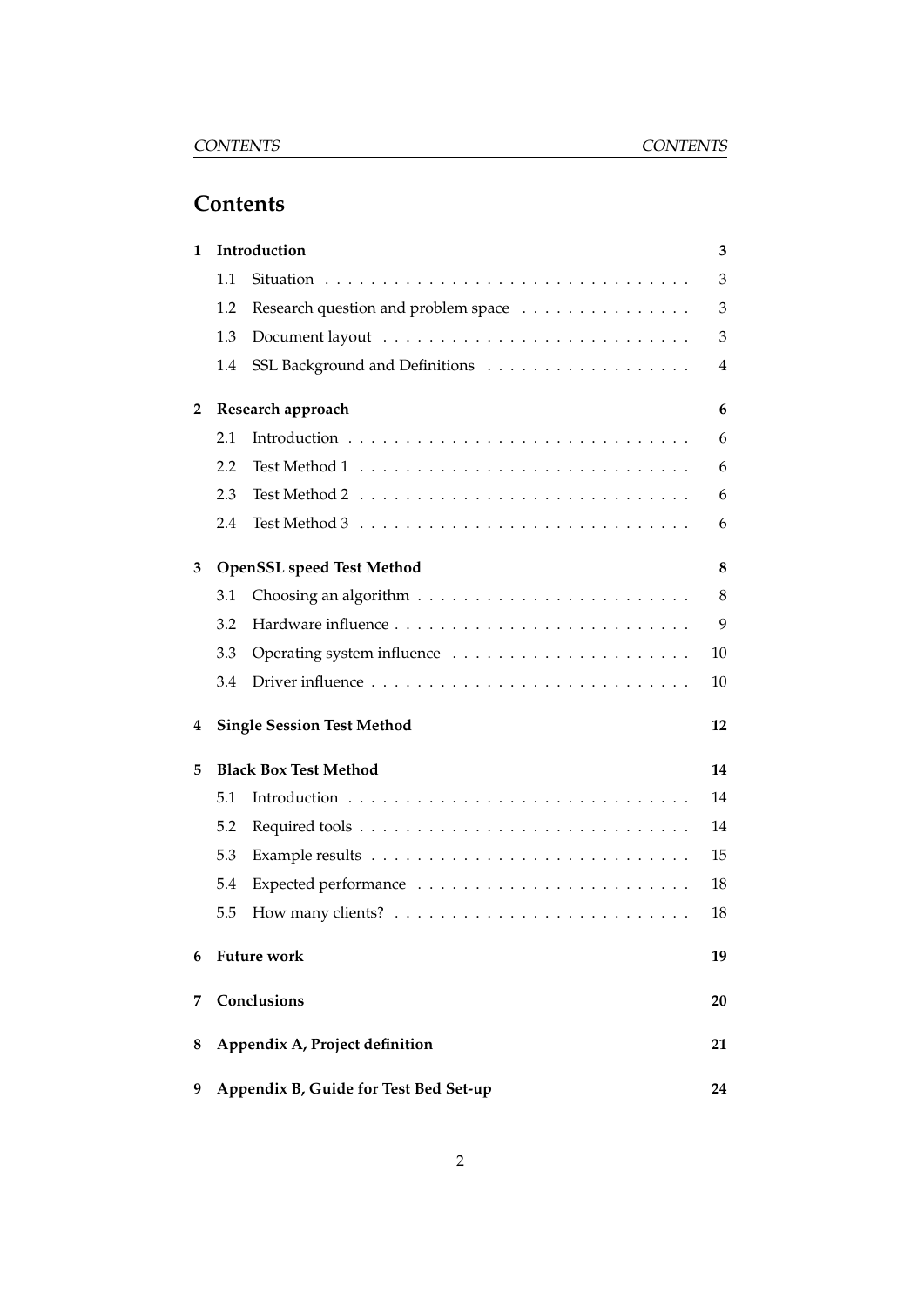## **1 Introduction**

### **1.1 Situation**

An SSL accelerator offers general-purpose CPU offloading for intensive SSL processing. Specialised hardware security processors are used in Web servers and front-end equipment to process the heavy SSL computations much faster than a general-purpose CPU can do.

Due to an increasing use of SSL server certificates, the demand for SSL accelerators within SURFnet increases. Therefore SURFnet is looking for a method that enables fast and easy evaluation of the performance of SSL accelerators. SURFnet asked for developing a test bed and method for evaluating SSL hardware accelerators, which can easily be deployed and generates appropriate reproducible test results. For further reading about the initial project definition see Chapter 8. This first chapter will give a brief overview of SSL acceleration, the research objectives, the problem space, and the research approach.

### **1.2 Research question and problem space**

As stated in the initial project definition the objectives for the developed test method are,

- 1. to give, through tests, a realistic insight in the actual added value, in terms of performance
- 2. to make it possible to compare several accelerators.

To achieve the above goals, an answer to the following research question has to be found:

*How should we measure the performance of an accelerator in an Apache web environment to reach the above mentioned objectives?*

This research is limited to Apache with SSL support on open source operating systems. Within these operating systems the OpenSSL software delivers cryptographic support to applications like SSH, Apache, etc. Unfortunately we couldn't limit the problem space to a specific kernel on a specific operating system. Due to a lack of support for accelerator drivers it appears not possible to specify a kernel for the test bed for testing future accelerators.

For our research we build the required web server on a FreeBSD 6.2 which includes the OpenBSD Cryptographic Framework OCF [14] in the OpenSSL package. OCF contains an extensive set of hardware drivers for cryptographic accelerators.

### **1.3 Document layout**

In this document several methods are described which are potentially useful for evaluating accelerators. Chapter 2 introduces the test methods which will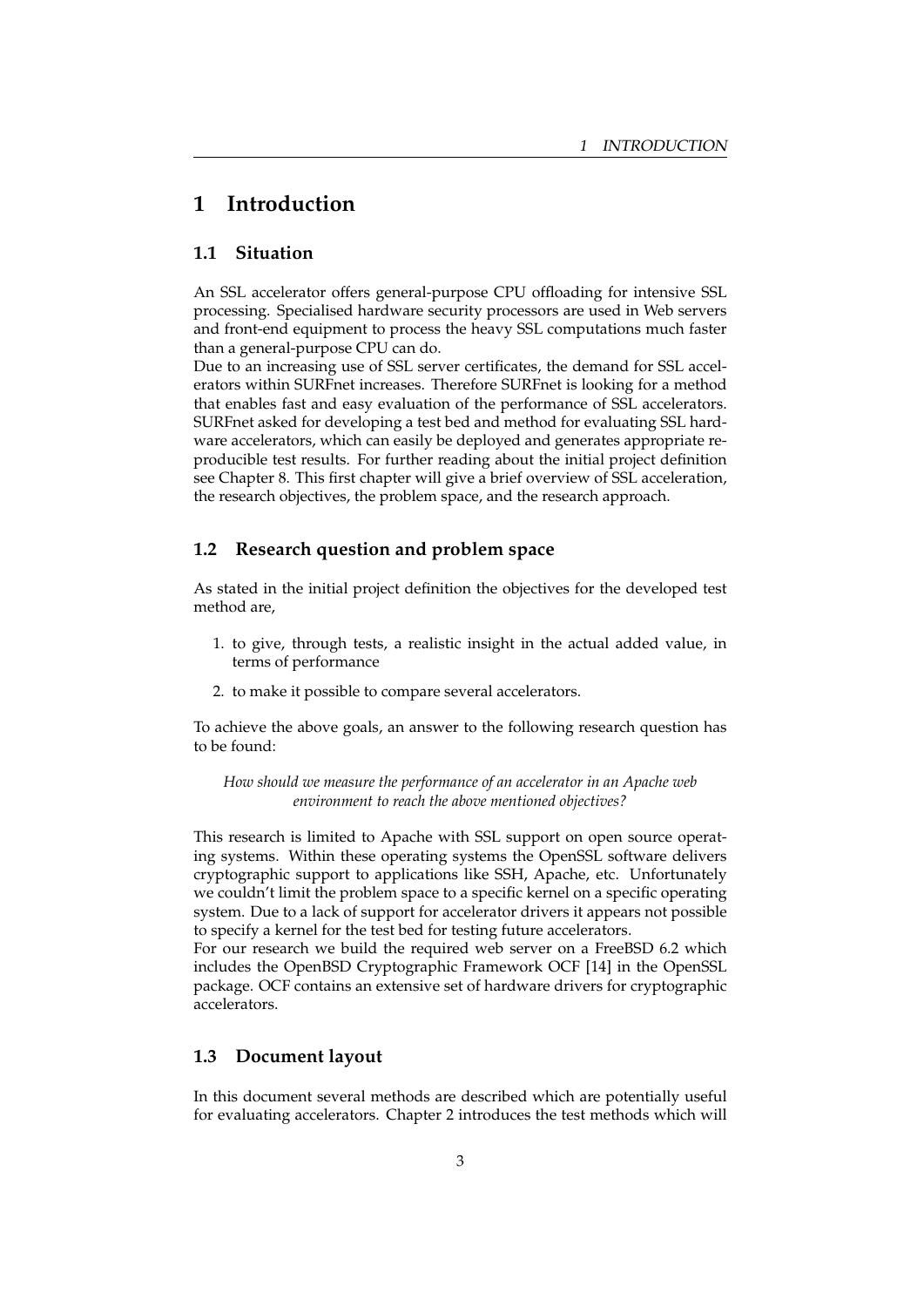described in detail in the following chapters. To gain an understanding of the value of the vendor specifications, it is attractive to investigate OpenSSL speed testing and measure the speedup factor, which is the performance increase that is caused by addind an accelerator. Chapter 3 describes research to the speed test method, which can be applied at the OpenSSL hardware driver level.

Another approach is to analyze the characteristics of the establishment of a single SSL session. This is described in chapter 4.

Measuring the performance of the web server from the perspective of the client with accelerator against without accelerator seems to reveal everything we desire. It reveals the speedup factor, it enables comparing accelerators, and it gives an insight in the maximum number of SSL handshakes per second in a static situation or even in a real-life setup. Real-life performance depends on user-behavior or application specifics (file sizes, etc). Chapter 5 describes this test method.

Chapters 6 and 7 represent future work and conclusions.

### **1.4 SSL Background and Definitions**

The Secure Socket Layer protocol is applied between TCP and the application layer. SSL provides authentication, confidentiality and integrity of data when it is for example applied to secure HTTP, the most popular application environment for SSL.



Figure 1: Message flow during a SSL handshake.

A simplified explanation about the SSL protocol must be written out here: When there is a need for establishing an SSL session, a TCP connection is opened to the server, in which during comprehensive SSL-handshaking a 32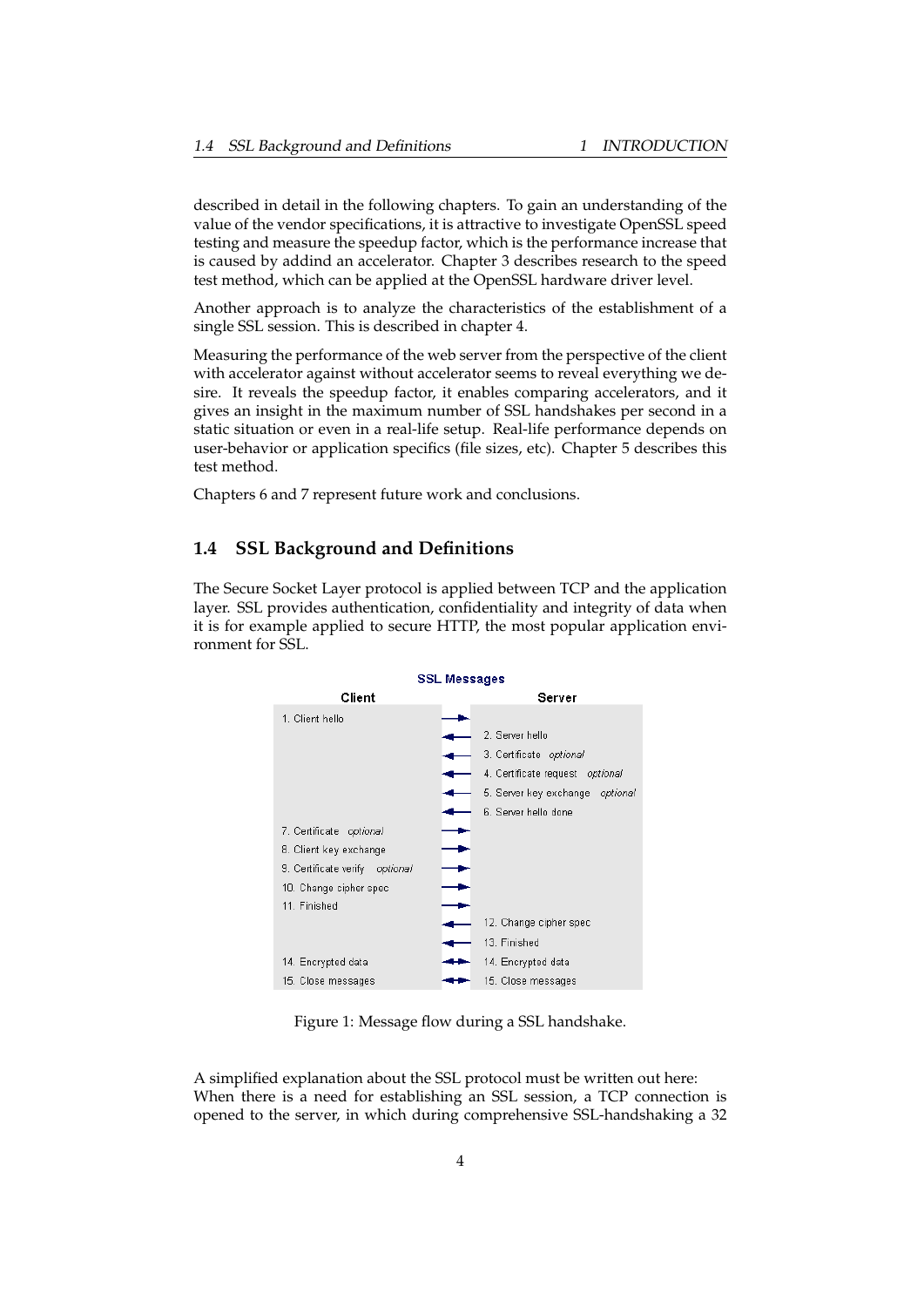byte SSL session-ID is generated and used by the server. A symmetric key, which is mapped to the unique session-ID will be computed and exchanged using the CPU expensive asymmetric RSA algorithm. The most common SSLhandshaking only uses server authentication with SSL server certificates, causing a computational imbalance in which the server performs the intensive RSA private-key heavy-duty part of the SSL handshake [11]. After session establishment, the application layer protocol is able to start transferring secured data. In the newer SSLv3 version it became possible to re-use old session-ID's which were not removed after closing the earlier TCP connection. With this workaround feature called SSL caching, the old key material is temporarily stored, which decreases the server CPU impact for there is less SSL processing. For more specific information regarding SSL we refer to the modssl documentation pages [1] and for TLS (successor) the IETF pages [4].

The performance of SSL is proportional to the number of unique SSL transactions within a period of time stated by the rate metric TPS, Transactions Per Second. It is difficult to determine exactly the period between starting and successfuly establishing the SSL session, but somehow this TPS value should be measured. It fits in the scope of this research to put SSL in the HTTPs context. With HTTP, the maximum Request Per Second value, rates the maximum number in time it takes between opening a TCP connection and applying a "HTTP GET" Request. We know that the GET Request can only be seen or measured after the SSL session successfuly established. If we can couple the Get Request to an SSL transaction then TPS will equals RPS, which enables us to measure easily the SSL performance. For an impression of the impact on server performance caused by adding SSL to HTTP, imagine a configuration in which for every "HTTP GET" Request users apply at a secured web server, a unique SSL session has to be established. Similar tests pointed out by comparing that it is possible to reduce the performance of the HTTP server with a factor 1000! [6] (of course this "worst case" SSL configuration isn't very realistic).

SSL accelerators prevent potential performance problems by guaranteeing a determined performance when applying its SSL specific tasks. It is typical that these tasks are completely handled by the accelerator, even if the general purpose CPU is in idle-state and the accelerator is overloaded (!).

There are two types of accelerator implementations to deal with in our research approach: A PCI or SCSI card which contains a co-processor that performs part (or all) of the SSL processing, or a standalone appliance which completely offloads the SSL tasks of the general-purpose CPU.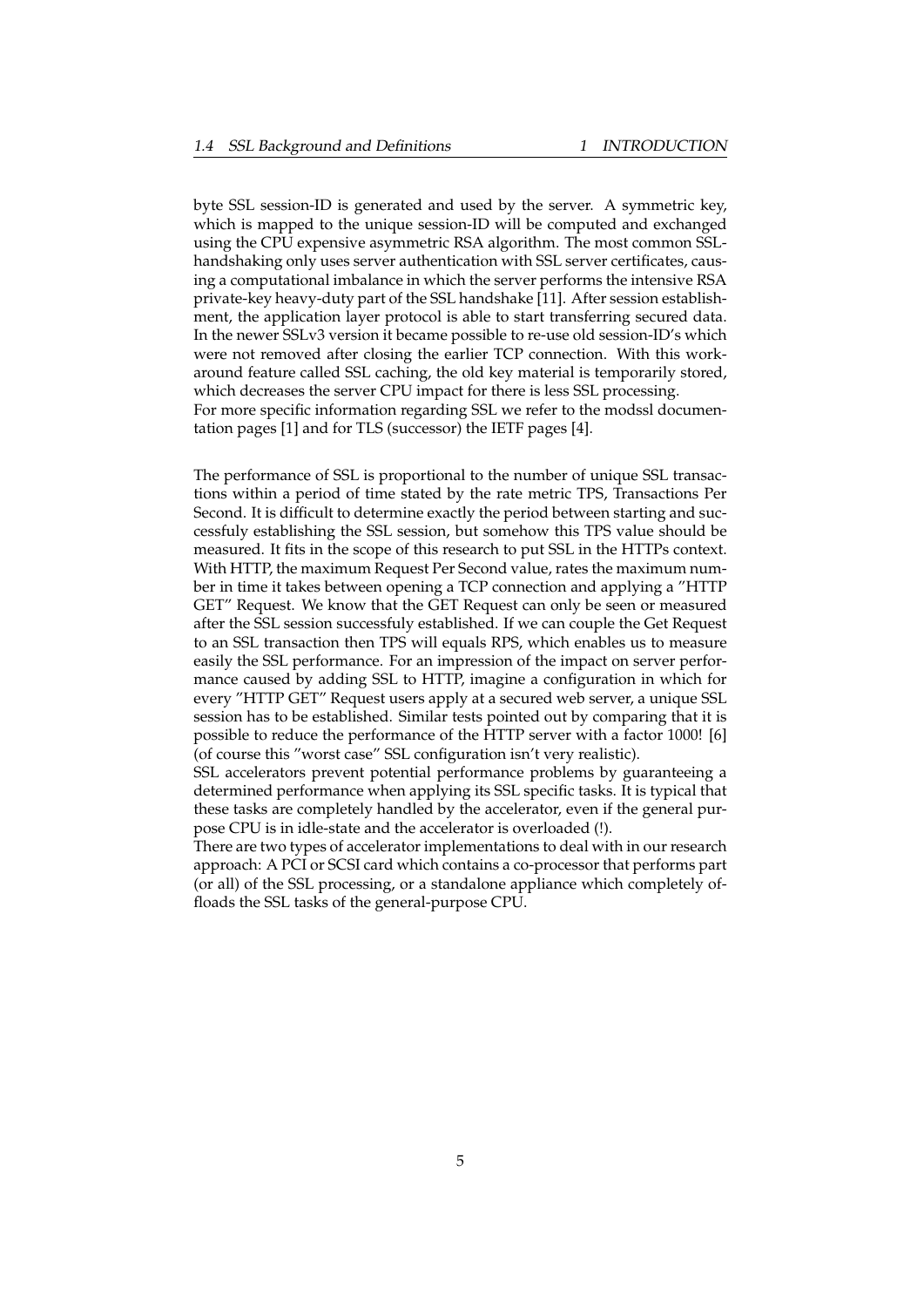## **2 Research approach**

### **2.1 Introduction**

Factors that influence SSL performance are various, for example the type of kernel or kernel version, the used SSL ciphers, SSL caching, the performance of the general-purpose CPU, also the client system is a potential performance limit, and not the least factor: The presence of hardware acceleration inside -, or in front of the web server. Our approach comprises finding the most appropriate comparison tests. For example comparing the HTTP transaction speed with or without SSL or comparing the SSL handshake duration with or without accelerator generates interpretable results. In every test method is making sure that the hardware accelerator (including the driver) is the performance bottleneck essential for correct test results. The researched methods for testing accelerators are described below.

### **2.2 Test Method 1**

OpenSSL speed testing enables to compare different accelerators. This method gives direct insight in the combined driver and accelerator performance in terms of maximum processing speed by executing a crypto algorithm maximum number per second. This is an interesting accelerator evaluation method for test objective number 2. This test method only works for internal PCI accelerators and is applied below the Apache application, where SSL TPS rates remains unknown. Compared to speed testing without accelerator a theoretical speedup factor is revealed. Hypothetically, when measuring the SSL TPS value via another method comparing these results to OpenSSL speed results might be useful. Therefore OpenSSL speed testing generates relevant information for our research. Of course the TPS rate value, which is about complete SSLhandshakes, is lower then the measured OpenSSL speed of a specific crypto algorithm (which is part of the SSL-handshake).

### **2.3 Test Method 2**

Our theoretic idea of single session measurement measures the duration of one SSL-handshake with and without accelerator under un-stressful circumstances. Captured traffic nearby the server reveals the TCP connection time in which the SSL-handshake has taken place.

### **2.4 Test Method 3**

Regardless whether the accelerator is applied internal or external, this method approaches from the client perspective the secured web server as a black box remotely [16]. Clients need to be able to overwhelm the server, so this method often requires several clients which cooperate in stressing the server. For reliable results checking whether not the server but the clients are in control is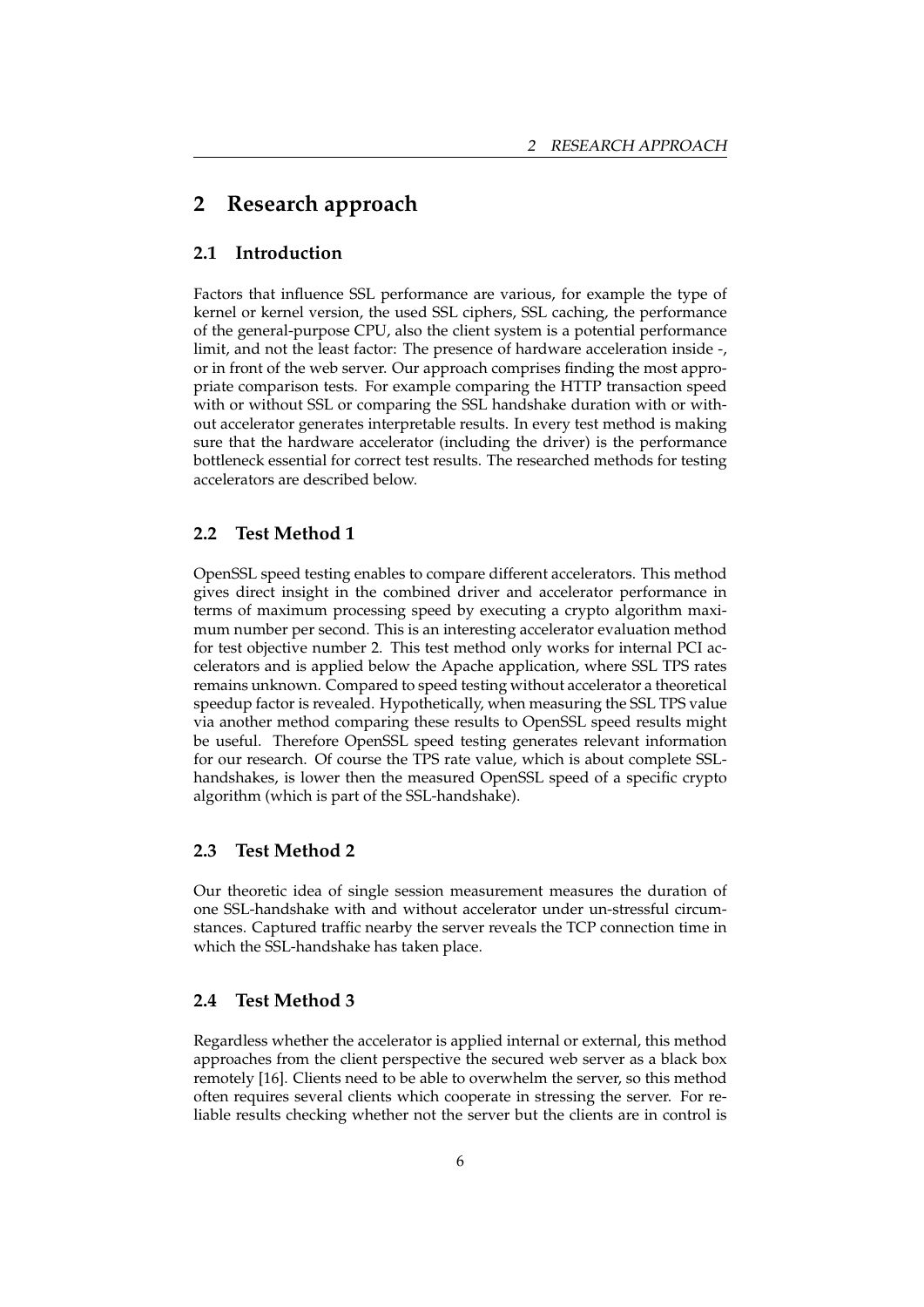essential in this method.

While we researched this method a decision had to be made: Do we want to measure the added value in a real-life situation by approaching a real-life configured server set-up including specific (virtual) user behavior? Or will we evaluate the accelerator by reconfiguring the blackbox and locking the (variable) factors, which otherwise potentially obfuscate the interpreted number of SSL-handshakes?

We decided to choose the last option. For both objective number 1 and 2 this is an interesting evaluation method. This method involves establishing concur-



Figure 2: Simple representation of the test bed.

rent SSL sessions, pushing the black box to its limits and measuring the TPS rate on the outside. We enabled measuring the TPS rate on the outside by coupling the TPS rate to the RPS rate. That way we knew that each "HTTP GET" client request results in a unique SSL-handshake. By disabling SSL caching and applying a work-around, in which the involved clients uses HTTP1.0, we surely knew a TCP connection closes immediately after the GET request (which is typically inefficient behavior with HTTP1.0 [2]) and last but not least, surely knew that the SSL-handshake had to be done all over again in the next TCP connection. From this "TPS" rate, we didn't subtract the time TCP handshaking takes neither the "HTTP GET" interpreting time. So this "TPS" value is strictly taken an approach to the actual TPS value.

The proposed test bed facilitates this test method, which includes several clients. The proposed clients and software are easy to set up, they will be used to overwhelm the server. While increasing the load step by step, the clients are sampling the actual "HTTP GET" request rate vs. the demanded "HTTP GET" request rate. This information is directed to a management client, which - after plotting the results - provides good insight in the saturation point of the accelerator.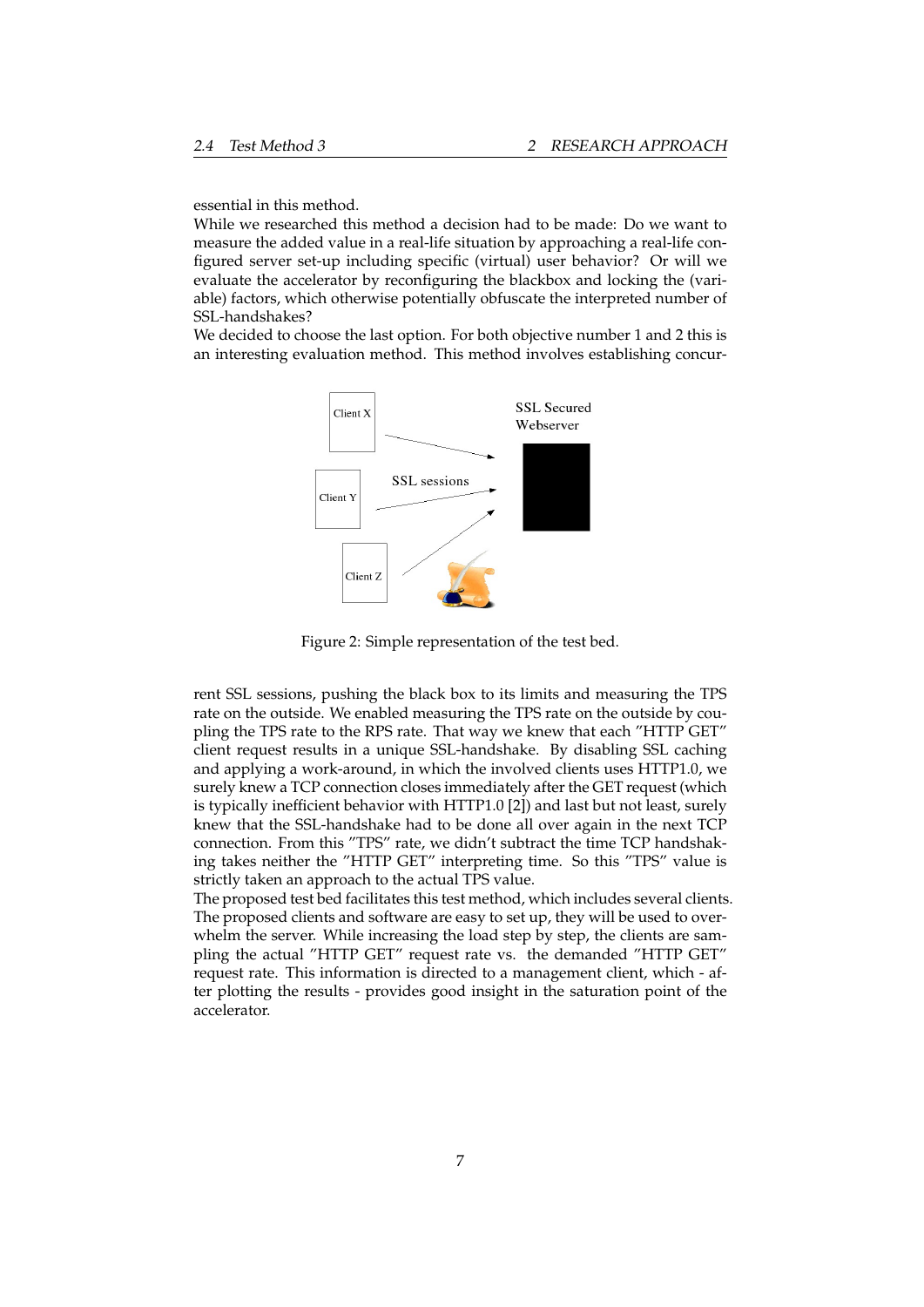## **3 OpenSSL speed Test Method**

"In the Web context, one of the main overload factors is the direct consequence of expensive Public Key operations performed by servers as part of each SSL handshake. Since most SSL-enabled servers use RSA, the burden of performing many costly decryption operations can be very detrimental to server performance"[11]

OpenSSL is the most popular SSL implementation for Apache and since we focus on Apache we also focus on OpenSSL. OpenSSL has a built-in benchmark. You can use it to measure the performance of cryptographic operations performed by OpenSSL. It can be invoked by executing the openssl speed command. Specific asymmetric and symmetric test suites can be given as an extra parameter. You can also test a specific algorithm. To test RSA 1024 bit (the RSA standard in SSLv3) you should execute: openssl speed rsa1024

NOTE: When using multiple processors you should add the -multi n flag, where n is the number of processors in the system. When using an accelerator you should add the -elapsed flag to make the benchmark calculate good averages.

### **3.1 Choosing an algorithm**

"The goal of the SSL/TLS handshake is the establishment of a shared client-server key. The most important component of this process is the clients encryption of a (randomly selected) key under the servers RSA public key. The ciphertext is then transmitted to the server which decrypts it and extracts the key. The core of the overexertion problem is the RSA decryption operation" [11]

We said most SSL-enabled server use RSA, but is RSA a smart choice? In RSA signs are computational expensive and verifies are relatively cheap (up to 19 times). In [11] we read that this imbalanced arrangement is clearly beneficial for computationally challenged clients, however, that it is detrimental to server's connection throughput and general availability. When no precautions are taken a single client machine can easily overload an SSL server by sending consecutive SSL initiation requests. We verified this in our tests.

In other algorithms (like DSA) there is a different balance between encryption and decryption. Even within RSA this balance can be changed, this is called rebalanced RSA. It shifts the workload to the encryptor. It is a variant of an earlier technique by Wiener (see [17]).

"Specifically, d is chosen to be close to n such that both d mod  $(p-1)$ and d mod (q-1) are small integers. The resulting public exponent e also becomes close to n, which is much larger than typical values (i.e., e = 3; 17; 9 or 65537). It is in fact so large that Microsoft Internet Explorer (IE) cannot accept it; IE allots a maximum of 32 bits for the public exponent e. Rebalanced RSA offers the theoretical speedup of 3,6 but the actual speedup is 3,2." [11]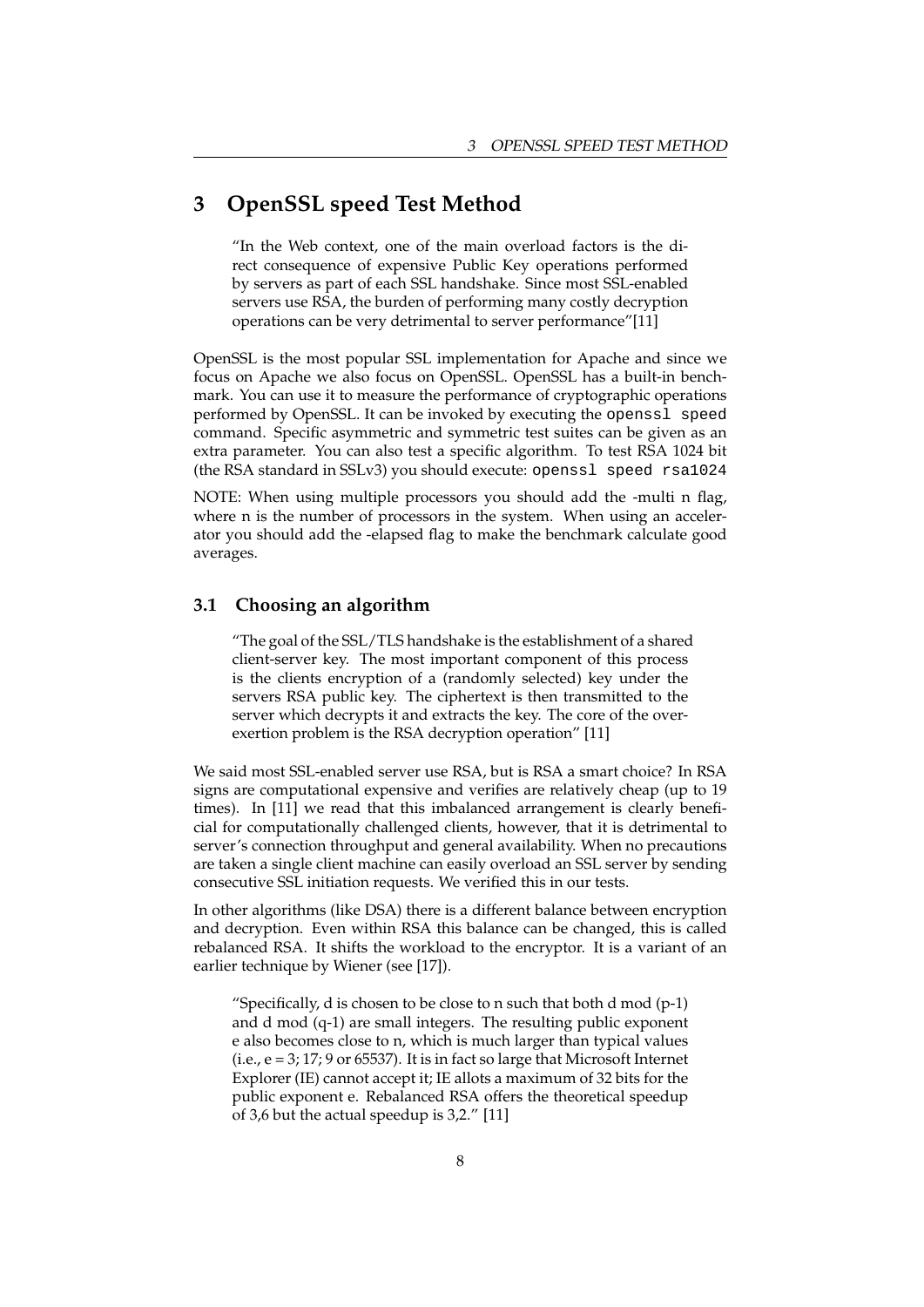

Figure 3: Actual performance in blocks of the CPU and relative performance of the accelerator compared to the performance of the CPU.

Last it is important to note that accelerators are optimized (or only capable) of certain algorithms and certain block sizes. When an algorithm isn't supported the CPU does all the work and no offloading takes place. When an algorithm is supported it is often optimized for a certain block size. In figure 3 you can see the accelerator performs better or worse than the CPU depending on the block size. So choose your handshake algorithm with care, because it may have a big influence on the performance of SSL.

#### **3.2 Hardware influence**

We noticed that the performance of an accelerator doesn't seem to depend much on the CPU speed of the machine it is put into. We tested the BCM5820 [12] on different machines and saw that it performed almost equal on all machines as long as the hardware requirements are met. We tried to place the card in a faster machines and we concluded that our hardware was adequate, because we saw no increase in performance.

Note that if you put a slow accelerator in a fast machine the OpenSSL speed benchmark might produce lower scores than without the accelerator (it may slow down SSL). In such a case you might argue that it is better to not use the accelerator, but you should not forget that the accelerator offloads the SSL cryptographic operations and that the CPU is available for other tasks. We measured only a few percent CPU load under heavy stress. Therefore an accelerator that is slower than the CPU in the OpenSSL benchmark is not useless. Especially when you have a dynamic CPU intensive website.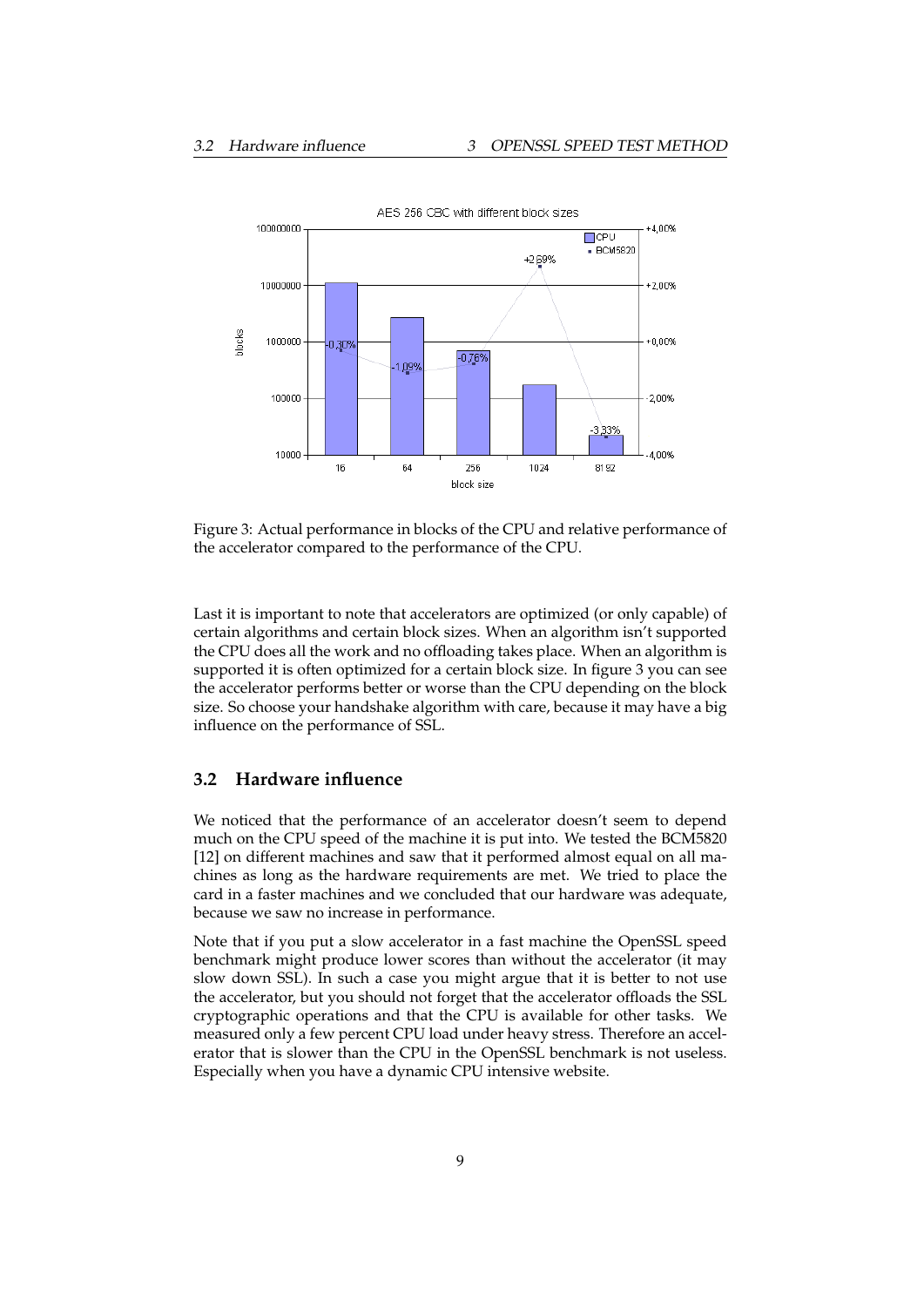

Figure 4: OpenSSL speed tests on different operating systems on the same hardware.

### **3.3 Operating system influence**

On [7] we found openssl speed results (AES-256 CBC algorithm only) for different operating systems that were measured in November 2005. You can see the relative performance we calculated in figure 4. We wanted to know whether the results for the RSA-1024 signs would differ as much as these results. Because RSA-1024 signs are larger operations than AES-256 CBC, we expected a smaller influence of the kernel on the performance. Surprisingly we saw a big difference in the RSA-1024 score on the OpenSSL speed benchmark on different operating systems on the same hardware. We saw that the score of Ubuntu 6.06 LTS was approximately 20% higher compared to the score of FreeBSD 6.2. We are not able to explain this difference, but we showed that the choice of operating system can make a big difference in the performance of OpenSSL.

### **3.4 Driver influence**

We tested the 'ubsec' open source driver for the Broadcom 5820 under FreeBSD 6.2. Broadcom promised via product specifications that this 5820 hardware accelerator is capable of 800 RSA-1024 signs / second. We weren't able to achieve more than 100 signs /second on FreeBSD and over 200 on Redhat 7.2. Broadcom told us personally that the FreeBSD driver wasn't well designed. After contacting Broadcom a tech sales representative said it didn't use the CRT parameters and that we had to stress it with multiple threads to achieve maximum performance. It didn't help us to achieve more than 100 signs / second. That is roughly the same amount that was measured in [13].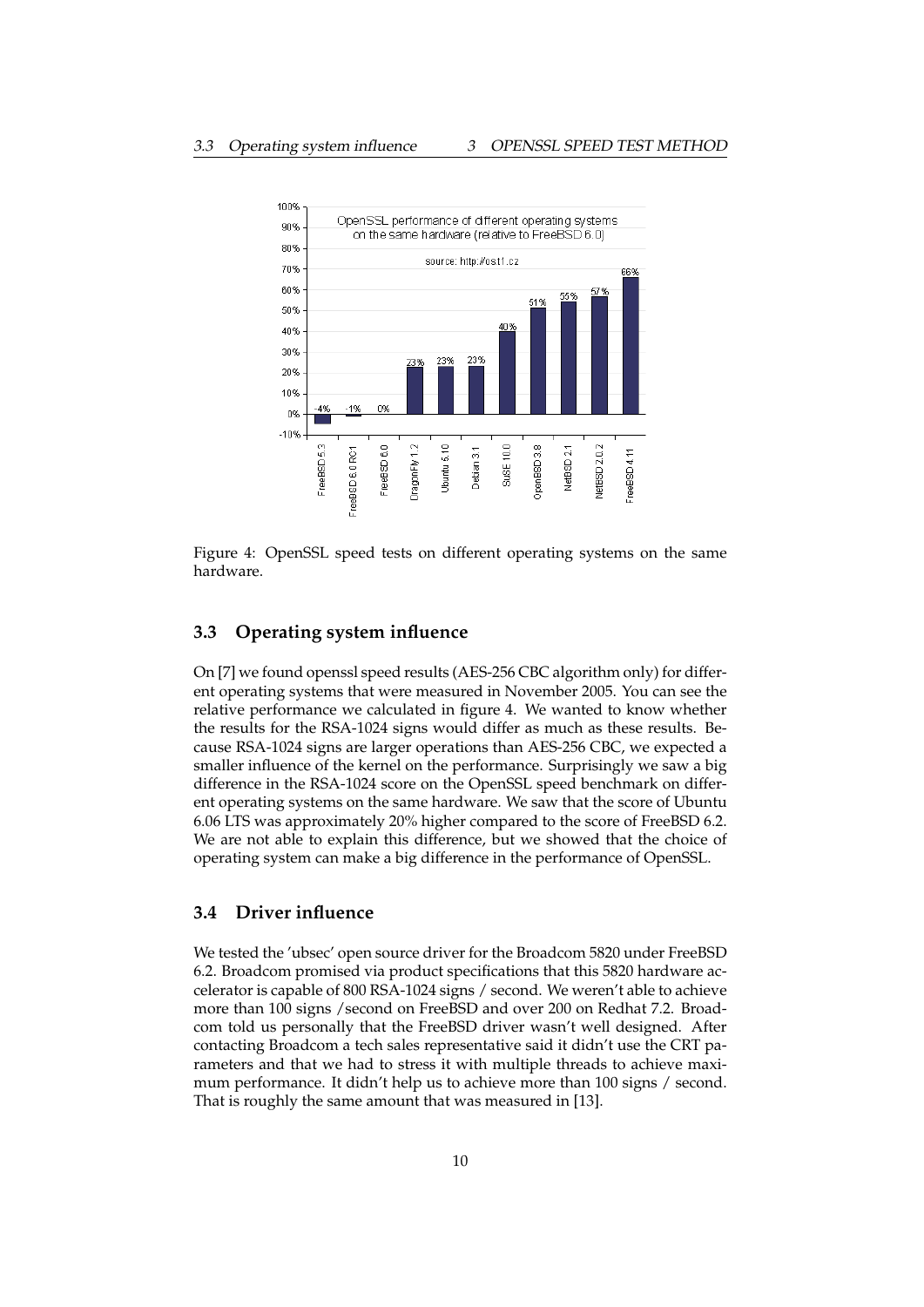Broadcom worked together with RedHat to provided support for this device in the default RedHat 7.2 installation. We tested under RedHat 7.2 with this driver loaded and it performed roughly twice as good as FreeBSD with their driver loaded (97 vs 195 RSA-1024 signs measured with openssl speed). It probably uses the CRT parameters Broadcom told us about. With CRT-RSA one can expect a speed-up by a factor of 4 compared to plain RSA according to [10]. Although we weren't able to reach the promised 800 RSA-1024 signs / second, we can conclude that drivers can make a big difference in performance of an accelerator.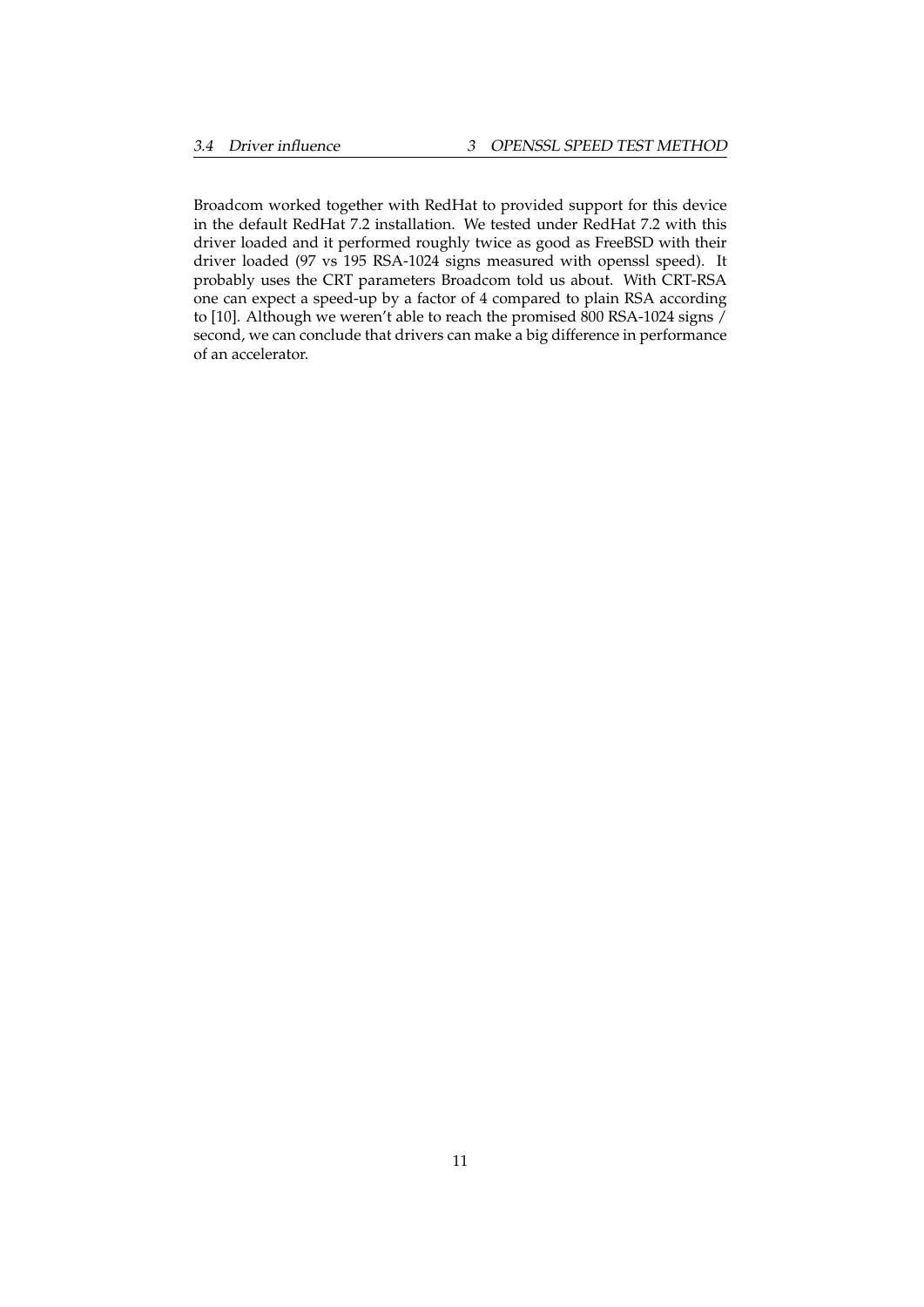## **4 Single Session Test Method**

We chose Httperf as the main tool for our benchmarking method. To make sure Httperf does what we expect it to do we tried a single request with and without accelerator. We captured the packets using tcpdump [tcpdump] and analyzed those with Wireshark [9] (see figure 5 and 6).

| Time  | client  |                                               |       | server Comment                                               |
|-------|---------|-----------------------------------------------|-------|--------------------------------------------------------------|
| 0,000 |         | 40885 > https [SYN]                           |       | $TCP: 40885 > https$ [SYN]                                   |
| 0,000 | (40885) | -------------------><br>https > $40885$ [SYN, | (443) | TCP: https > 40885 [SYN, ACK]                                |
| 0,000 | (40885) | ___________________<br>$40885$ > https [ACK]  | (443) | TCP: 40885 > https [ACK]                                     |
|       | (40885) | ------------------->                          | (443) |                                                              |
| 0,001 | (40885) | Client Hello, [Pack<br>------------------->   | (443) | SSLv3: Client Hello                                          |
| 0,020 | (40885) | Server Hello, [Pack<br>-------------------    | (443) | SSLv3: Server Hello                                          |
| 0,020 |         | $40885$ > https [ACK]                         |       | TCP: 40885 > https [ACK]                                     |
| 0,043 | (40885) | ___________________<br>Client Key Exchange    | (443) | SSLv3: Client Key Exchange                                   |
|       | (40885) | ------------------->                          | (443) |                                                              |
| 0,043 | (40885) | Change Cipher Spec<br>------------------->    | (443) | SSLv3: Change Cipher Spec                                    |
| 0,043 | (40885) | Encrypted Handshake<br>------------------>    |       | SSLv3: Encrypted Handshake<br>$(443)$ Message                |
| 0,043 |         | https://www.10885 [ACK]                       |       | $TCP: \text{https}>40885 [\text{ACK}]$                       |
| 0,052 | (40885) | <br>Change Cipher Spec,                       | (443) | SSLv3: Change Cipher Spec,                                   |
| 0,053 | (40885) | ------------------<br>Application Data, [     |       | (443) Encrypted Handshake Message<br>SSLv3: Application Data |
|       | (40885) | ---------------->                             | (443) |                                                              |
| 0,053 | (40885) | Application Data, [<br>-------------------    | (443) | SSLv3: Application Data                                      |
| 0.053 | (40885) | Encrypted Alert, [P<br>                       | (443) | SSLv3: Encrypted Alert                                       |
| 0,053 |         | https > $40885$ [FIN,                         |       | TCP: https > 40885 [FIN, ACK]                                |
| 0,053 | (40885) | <------------------<br>Encrypted Alert, [P    | (443) | SSLv3: Encrypted Alert                                       |
|       | (40885) | ------------------->                          | (443) |                                                              |
| 0,053 | (40885) | $40885$ > https [FIN,<br>------------------>  | (443) | TCP: 40885 > https [FIN, ACK]                                |
| 0,053 | (40885) | https > 40885 [ACK]                           | (443) | TCP: https > 40885 [ACK]                                     |
|       |         |                                               |       |                                                              |

Figure 5: Packet flow (accelerator disabled).

We compared the packet flow with the theoretical packet flow (figure 1) and with a packet flow generated by a real browser and we saw no unexpected packets or differences. We also compared the results we got from Httperf with the results we got from AB (Apache Benchmarking tool, see [8]). We noticed no difference between those two benchmarks.

We calculated a difference of 7 ms (see calculations below) in the decryption of the symmetric key between the situation with and without accelerator. Surprisingly we didn't see this extra latency in the results of Httperf. We did measure a 2 ms difference in the total transaction between the situation with and without accelerator in the server. We enabled debugging in the driver to verify that the device was actually in use. We didn't have enough time to find out why the performance was different than expected.

| Sign duration $= 1$ /sign rate                      | (1) |
|-----------------------------------------------------|-----|
| $1/\text{sign}$ rate unaccelerated = $1/307 = 3$ ms | (2) |

$$
1/\text{sign rate accelerated} = 1/97 = 10 \text{ms}
$$
 (3)

 $10 - 3 = 7$ ms difference (4)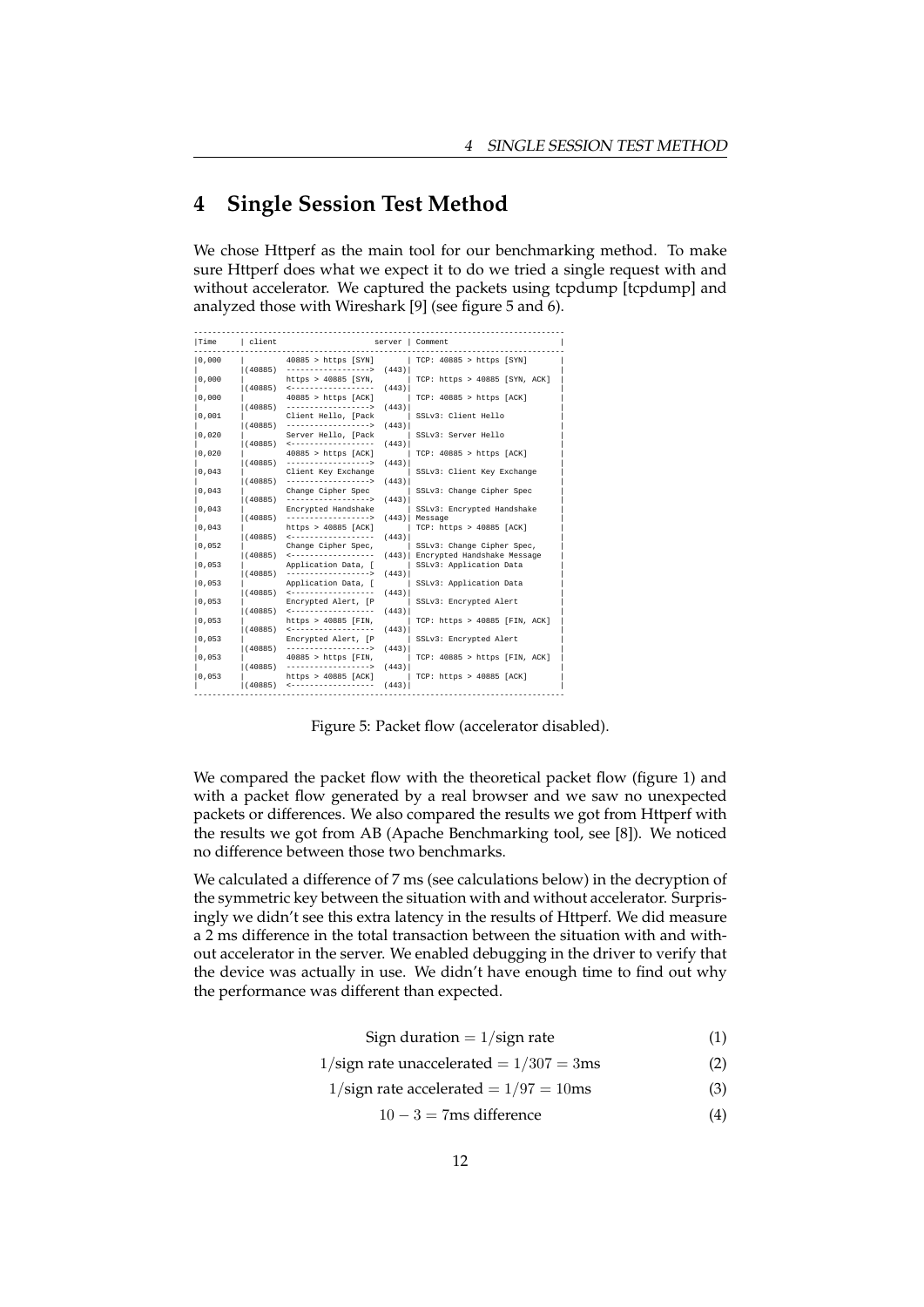| Time  | client  | ______________                                        |       | server   Comment                         |
|-------|---------|-------------------------------------------------------|-------|------------------------------------------|
| 0.000 |         | $40865$ > https [SYN]                                 |       | $TCP: 40865 > https$ [SYN]               |
|       | (40865) | ------------------->                                  | (443) |                                          |
| 0,000 |         | https > 40865 [SYN,                                   |       | TCP: https > 40865 [SYN, ACK]            |
|       |         | $(40865)$ <-------------------                        | (443) |                                          |
| 0,000 |         | $40865$ > https [ACK]                                 |       | TCP: 40865 > https [ACK]                 |
| 0,001 | (40865) | ------------------><br>Client Hello, [Pack            | (443) | SSLv3: Client Hello                      |
|       | (40865) | ------------------>                                   | (443) |                                          |
| 0,021 |         | Server Hello, [Pack                                   |       | SSLv3: Server Hello                      |
|       |         | $(40865)$ $\leftarrow$ ------------------             | (443) |                                          |
| 0,022 |         | $40865$ > https [ACK]                                 |       | TCP: 40865 > https [ACK]                 |
|       | (40865) | ------------------>                                   | (443) |                                          |
| 0,044 |         | Client Key Exchange                                   |       | SSLv3: Client Key Exchange               |
|       | (40865) | ____________________                                  | (443) |                                          |
| 0,044 | (40865) | Change Cipher Spec<br>------------------->            | (443) | SSLv3: Change Cipher Spec                |
| 0,044 |         | Encrypted Handshake                                   |       | SSLv3: Encrypted Handshake               |
|       | (40865) | ------------------>                                   |       | $(443)$ Message                          |
| 0,044 |         | https > 40865 [ACK]                                   |       | $TCP: \text{https} > 40865 [\text{ACK}]$ |
|       | (40865) |                                                       | (443) |                                          |
| 0,054 |         | Change Cipher Spec,                                   |       | SSLv3: Change Cipher Spec                |
|       | (40865) | ------------------                                    |       | (443) Encrypted Handshake Message        |
| 0,055 |         | Application Data, [                                   |       | SSLv3: Application Data                  |
|       | (40865) | ___________________                                   | (443) |                                          |
| 0,055 |         | Application Data, [                                   |       | SSLv3: Application Data                  |
| 0.055 | (40865) | ------------------<br>Encrypted Alert, [P             | (443) | SSLv3: Encrypted Alert                   |
|       | (40865) | ___________________                                   | (443) |                                          |
| 0,055 |         | https > $40865$ [FIN,                                 |       | TCP: https > 40865 [FIN, ACK]            |
|       | (40865) |                                                       | (443) |                                          |
| 0,055 |         | Encrypted Alert, [P                                   |       | SSLv3: Encrypted Alert                   |
|       | (40865) | ------------------->                                  | (443) |                                          |
| 0,055 |         | $40865$ > https [FIN,                                 |       | TCP: $40865$ > https [FIN, ACK]          |
|       | (40865) | ------------------->                                  | (443) |                                          |
| 0,055 |         | https > 40865 [ACK]<br>$(40865)$ <------------------- | (443) | $TCP: \text{https} > 40865 [\text{ACK}]$ |
|       |         |                                                       |       |                                          |

Figure 6: Packet flow (accelerator enabled).

We changed from HTTP 1.1 to HTTP 1.0 to force the server to disconnect after a "HTTP GET" request. Otherwise Httperf would keep the connection open (Keep-alive) for 5 seconds after the "HTTP GET". We noticed that this keep alive happened only when the requested file exceeded 8 kilobyte. The connection should be closed immediately because this decreases the chance to hit a TCP connection limit.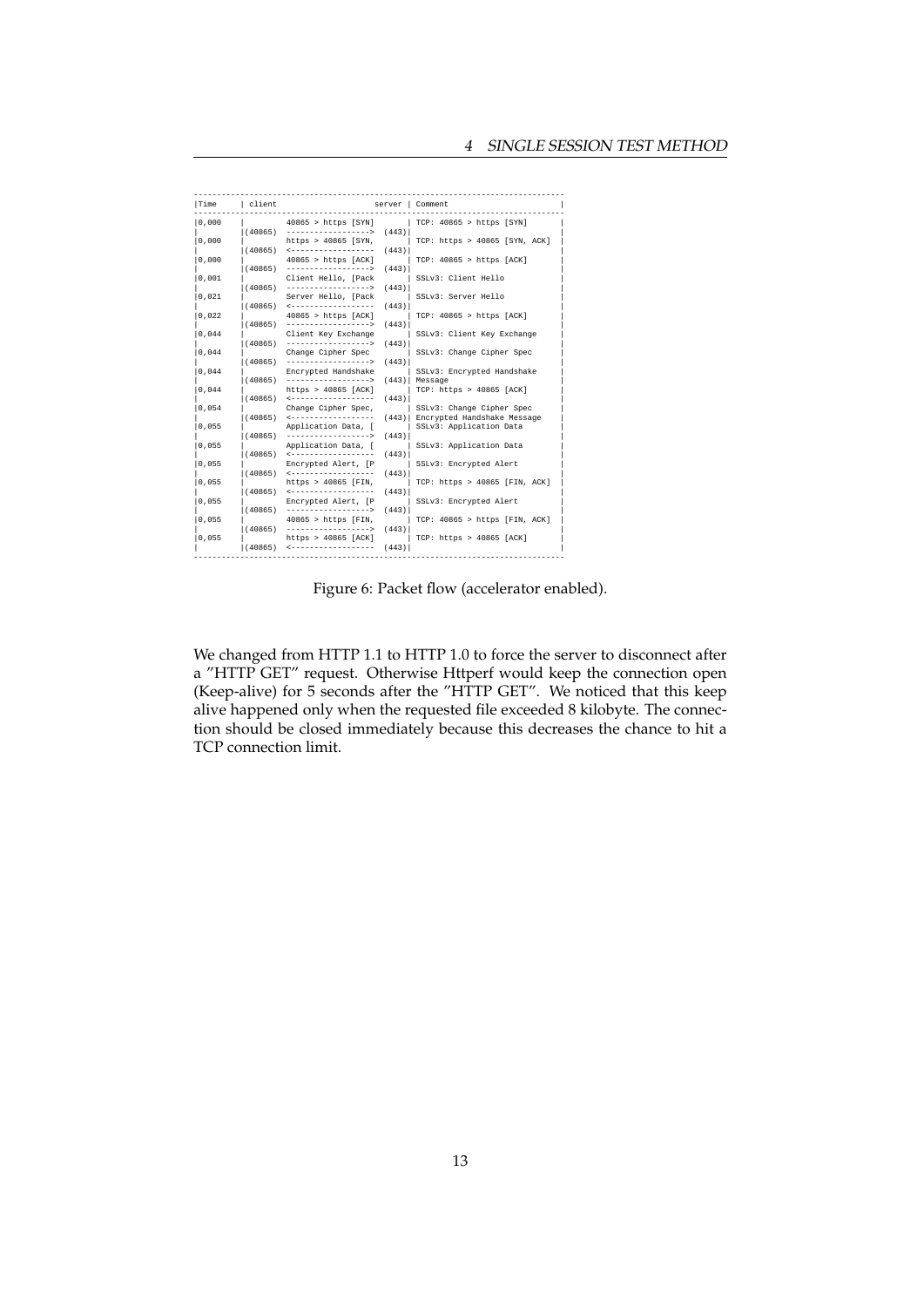## **5 Black Box Test Method**

### **5.1 Introduction**

This method can be applied to an internal or external accelerator. The client stresses the server and counts the maximum number of SSL-handshakes per seconds it achieves. As mentioned earlier, in this document the number of SSL-handshakes per second is referred to as "RPS".

This method requires a test bed. This test bed is briefly described in chapter 2, but is detailed described in chapter 9 (Appendix B). Figure 2 in Chapter 2 visualizes the test bed. There are two important specifications of this test bed:

- 1. each initiated client TCP connection is a trial to initiate an SSL session.
- 2. each successful "HTTP GET" Request confirms a successful establishment of the SSL session.

### **5.2 Required tools**

This method uses the benchmark tools **httperf** [15], and **autobench** [5]. The autobench "man page" offers the visual description shown in figure 7:



Figure 7: Autobench visual description.

Httperf initiates a fixed number of TCP connections per second with a configurable fixed number of "HTTP GET" requests within one TCP connection.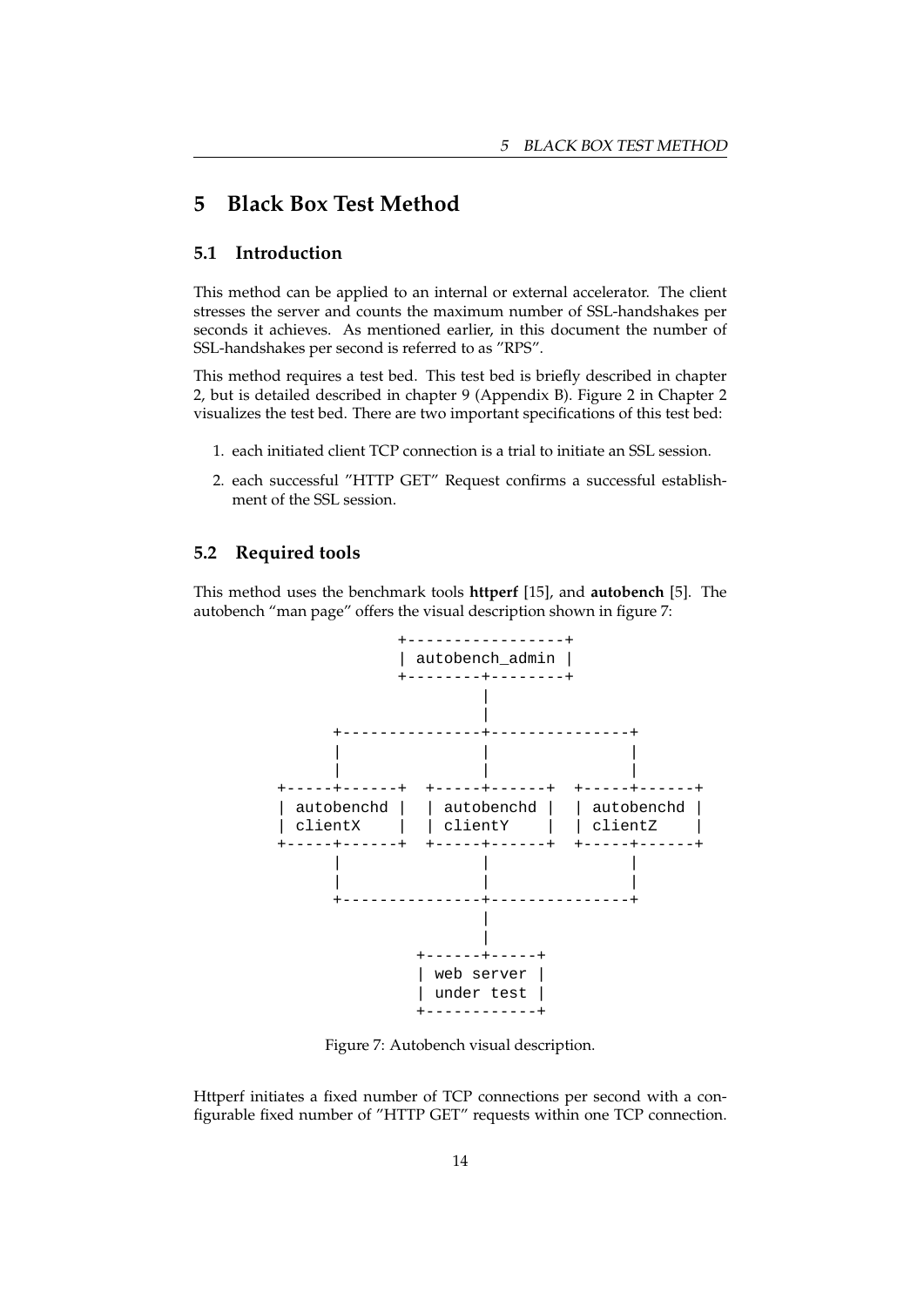During the test httperf samples the (TCP) connection rate, the (HTTP) request rate and the reply rate. Each 5 seconds a sample is taken. It is recommended to run tests long enough so at least thirty samples are obtained of accurate results. The httperf tool only measures at a fixed rate.

The collected information is stored as a table in ASCII format in a tab separated file and can be plotted with the included bench2graph tool. We've used Open Office to generate our charts, because we felt bench2graph was too limited

Autobench runs a series of httperf tests, changing its parameters in such a way that it increases the load every run. The results can be plotted and enable you to read the saturation point from the graph.

Autobench is also capable of controlling a group of clients. This feature can be used to stress a server in a distributed manner. Distributed autobench installs a daemon on each client to control httperf. The results of each run are sent to the autobench admin program that collects all sample information.

### **5.3 Example results**

If the tools are installed at the client systems [appendix B], each participating client has to be put in listen mode by starting the "autobenchd" daemon. At the management client the distributed tool "autobench admin" has to be started from the command line with the correct options. For example the following options might reveal the saturation point if it is somewhere between 30 and 40 RPS:

```
autobench admin --single host --host1
ssl-test1.wind.surfnet.nl --port1 --uri1 /0k
 --clients 192.87.110.43:4600,192.87.110.44:
4600,192.87.110.96:4600 --low_rate 26
 --high rate 45 --rate step 1 --num call 1
 --num conn 200 --timeout 5
 --file dist-test-bench.tsv
```
In this distributed autobench example 20 httperf tests will be executed sequentially. The first httperf test will start with initiating 26 TCP connections per second, until a subtotal of 200 TCP connections is reached. Then the next httperf test will start with 27 TCP connections. The option "num call" sets the number of "HTTP GET" requests which is 1 in our case. When there is no response after 5 seconds, the TCP connection is closed. The duration of the test can take a while. The results will be better if httperf takes more samples. You can make a httperf test run longer by increasing "num conn". Consequence is that autobench will also longer (about 30 minutes is a realistic duration). The host name may be an ip address. The server certificate doesn't have to be pop-up free.

If the saturation point is completely unknown, a quick test with large steps can roughly indicate this. With these results the options can be refined by running autobench admin again for accurate results.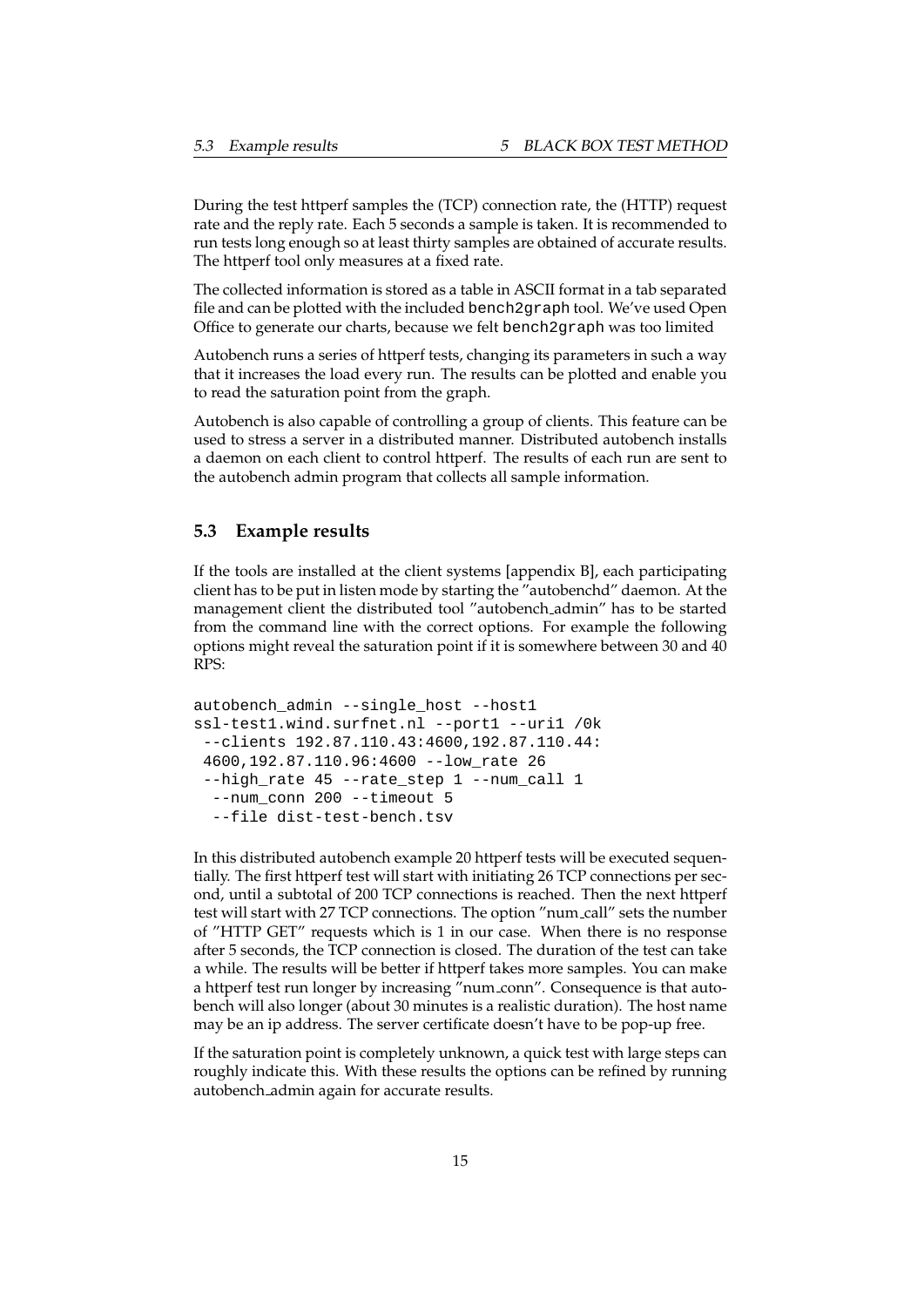

Figure 8: First quick test showing no saturation point (straight line).



Figure 9: Second quick test showing a saturation point (line is bending horizontal).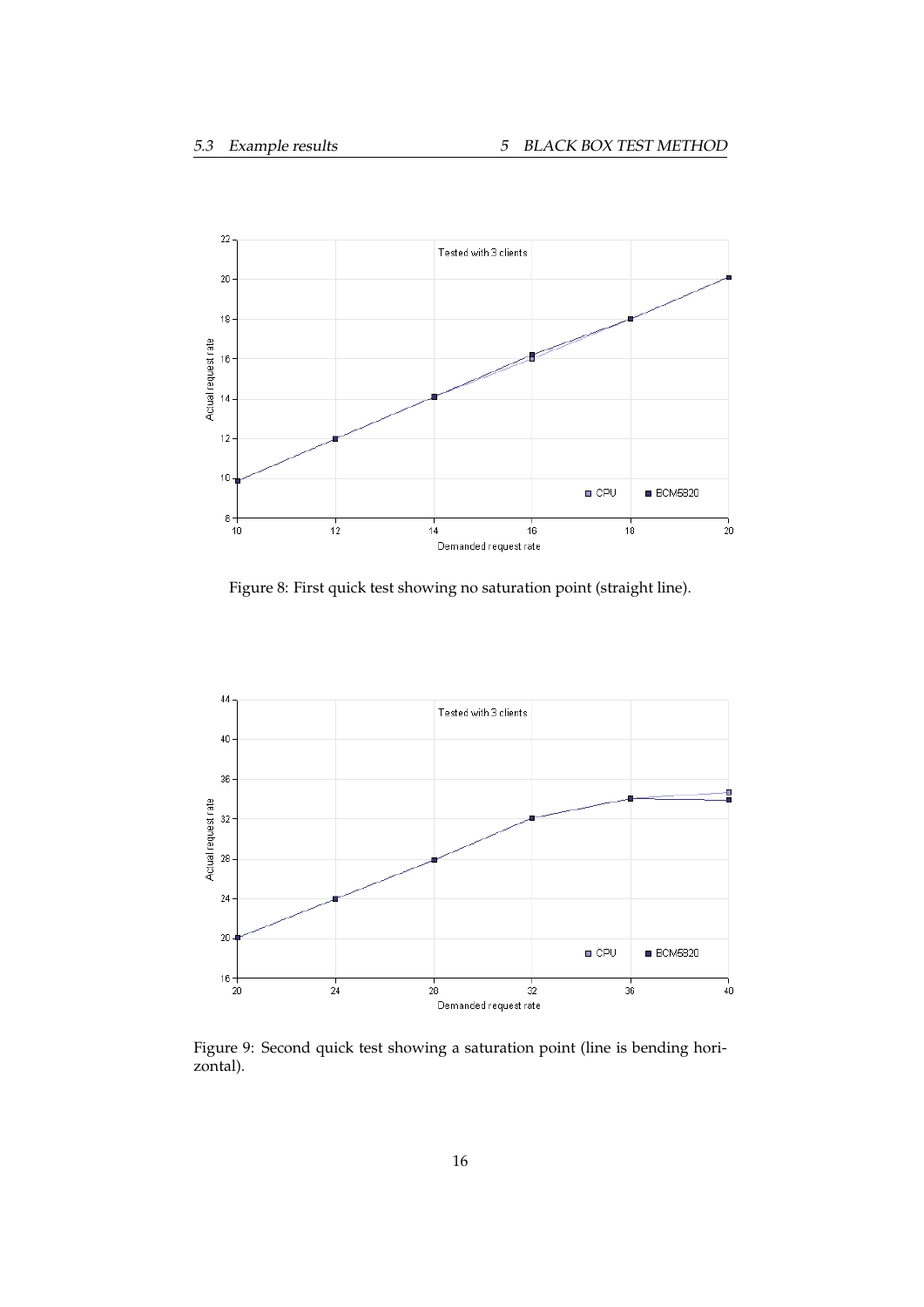

Figure 10: Recalculating the area around the saturation point in more detail using a single client. The maximum rate (number of connections per second) is shown.



Figure 11: Recalculating the area around the saturation point in more detail using three clients. The maximum rate (number of connections per second) is shown.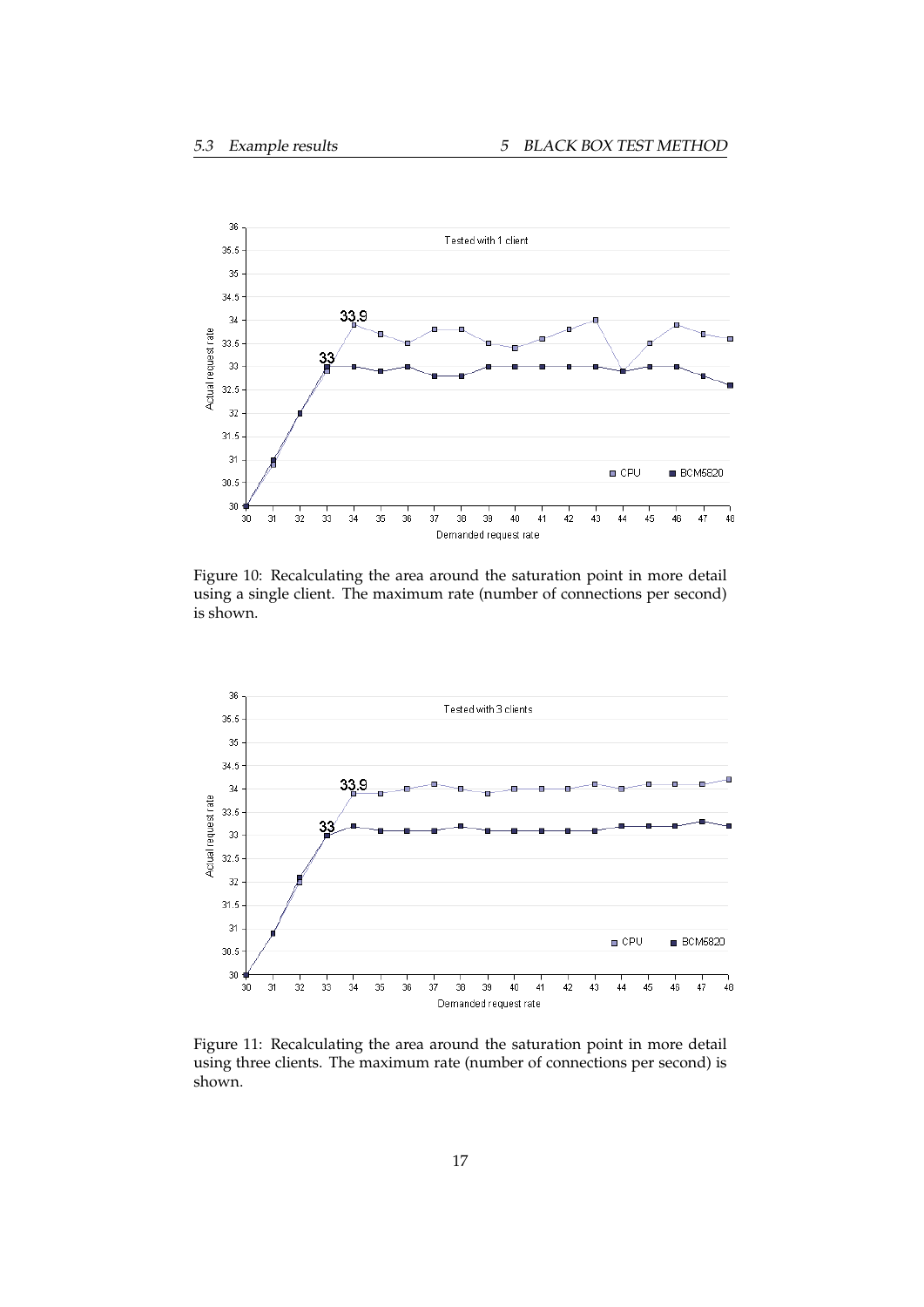### **5.4 Expected performance**

In our case the vendor specifications states that the accelerator is capable of 800 1024 bits RSA signatures per second. OpenSSL rates a limit of 97 signatures per second (due to other limiting factors). Finally, the measured TPS rate via this black box method (in which each SSL-handshake involves a 1024 bits RSA signature) shows that the maximum is about 37 full SSL-handshakes per second.

### **5.5 How many clients?**

To determine the minimum number of clients we stressed the server with several clients, analyzed the position of the saturation point and removed one client. We did this several times until removing a client caused the saturation point to move. This indicates that you've reached the minimum number of clients. To generate the desired results, it is important to check the minimum number of clients to make sure the clients are in control.

In most situations SSL is configured without client certificates; only the server authenticates itself. Due to the RSA imbalance, the server has more load than the client and fewer clients are required for stressing a secured than an unsecured web server. In our case we showed that one client was enough for stressing the secured web server, with or without the accelerator in use. This is normal if no precautions are taken (see [11]).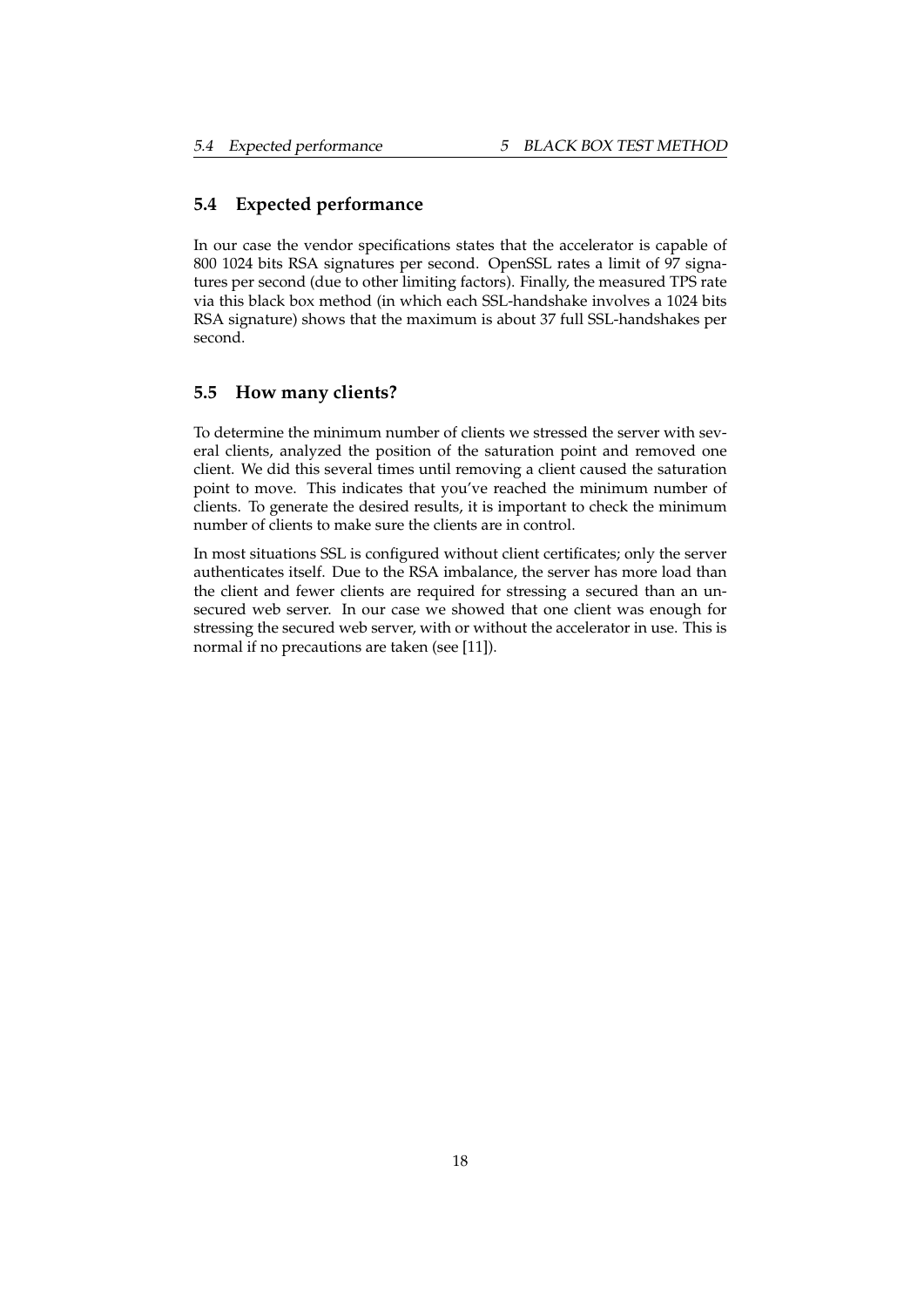## **6 Future work**

We have made a lot of choices that determined the focus of this research. We've only looked at the handshake part of a SSL connection. You could also test the throughput of an accelerator. Probably with the same tools and the same testbed, but one may encounter different problems.

We focused on OpenSSL with Apache on open source operating systems, but one could be interested in testing SSL acceleration with, for example, IIS on Windows to find the best environment for a specific accelerator in specific circumstances.

To test how many users can actually use a web server concurrently you should try to emulate these users as good as possible. Application specific test scripts can be written and executed against a real web application to get insight in the amount of users that can use a specific secure web application concurrently.

The tools that were used in our testbed are appropriate, but we were not able to test and use all available tools. We are especially interested in the difference between the SSLperf [3] tool the tools we used. There may also be other interesting software that we didn't look at.

To automate our test method you could improve autobench in such a way that it can search for a saturation point. One would have to program software to interpret the output delivered by autobench.

During the development of our test method we used a four year old SSL accelerator. We've read about more powerful accelerators. Those may require a larger and even more distributed approach. One could develop a special distributed test client linux distribution that is bootable from a live CD. It may be tuned and configured to test SSL servers. Another approach may be to rent CPU time and bandwidth from companies with large cluster systems.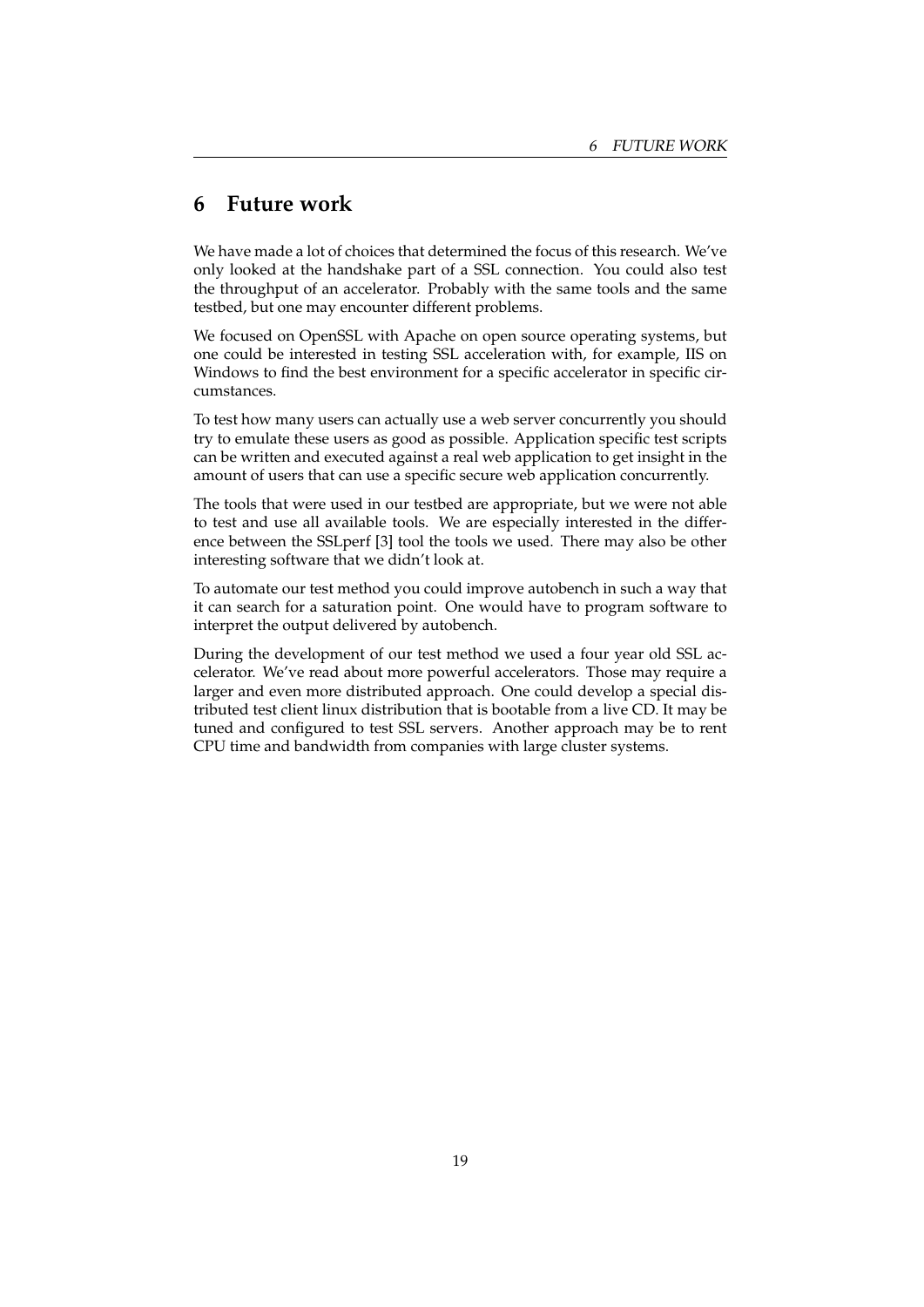## **7 Conclusions**

We have shown that vendor specifications cannot always be trusted. Performance is influenced heavily by the choice of algorithm, the optimizations in the algorithm, the balance in the algorithm, the operating system the server runs on and the quality of the available drivers. The performance implications by these choices shouldn't be underestimated. Changing a few things can multiply (!) the performance of your secure web server.

For testing PCI card SSL off-loaders you can use the OpenSSL speed test. It gives a good indication of the performance of a specific algorithm on a specific machine. This method cannot be used on external SSL offloaders and doesn't give a good indication of the actual maximum number of SSL transactions per second a secure web server can handle.

The best test method to determine the maximum TPS rate for internal and external offloaders is to do a distributed black box test on the server. The results of this method are the easiest to interpret among the other tests. If the specific application you want to use the accelerator for is known, you could change the parameters of autobench to reflect an actual situation. That can make this method even more valuable.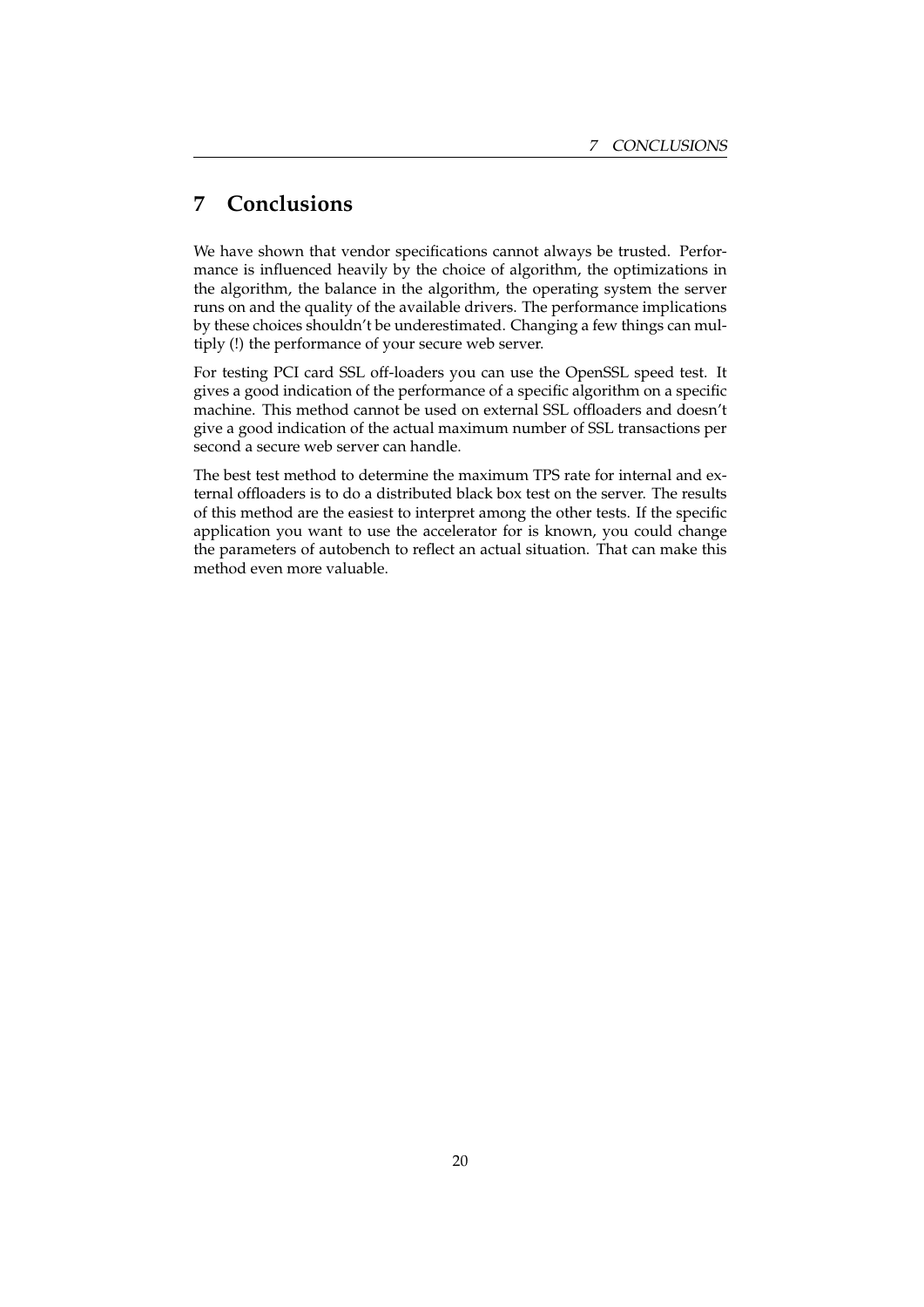## **8 Appendix A, Project definition**

## **Context**

SURFnet is a high-grade computer network specially reserved for higher education and research in the Netherlands. To achieve a better understanding of the added performance value of SSL accelerators for their services, the SURFnet organisation proposed the following initial project definition for students at the University of Amsterdam: "Develop a test method for testing the quality and performance of SSL accelerators and HSMs". We, two students from the University of Amsterdam, will perform this desired research and development during a period of four weeks.

### **Problem space**

After doing a week of pre-research, we decided in consensus with Jan Meijer of SURFnet to exclude the HSM (Hardware Security Module) part from our problem space. We felt that HSM was a different subject that required a different approach and was only loosely related to SSL accelerators.

For narrowing down the subject of our research on SSL accelerators, we decided to focus on HTTPS connections in Apache with OpenSSL, a popular application of SSL accelerators.

## **Goals**

The problem with SSL accelerators is that the manufacturer specifications do not provide enough information to predict the added value that such a device has for the application it is used for. The developed test method should therefore:

- 1. give, through tests, a realistic insight in the actual added value, in terms of performance
- 2. make it possible to compare several accelerators.

## **Research question**

The following research question wich is separated in following sub questions reflects our approach:

*How should we measure the performance of a hardware accelerator in an Apache web environment to reach goal 1 and 2?*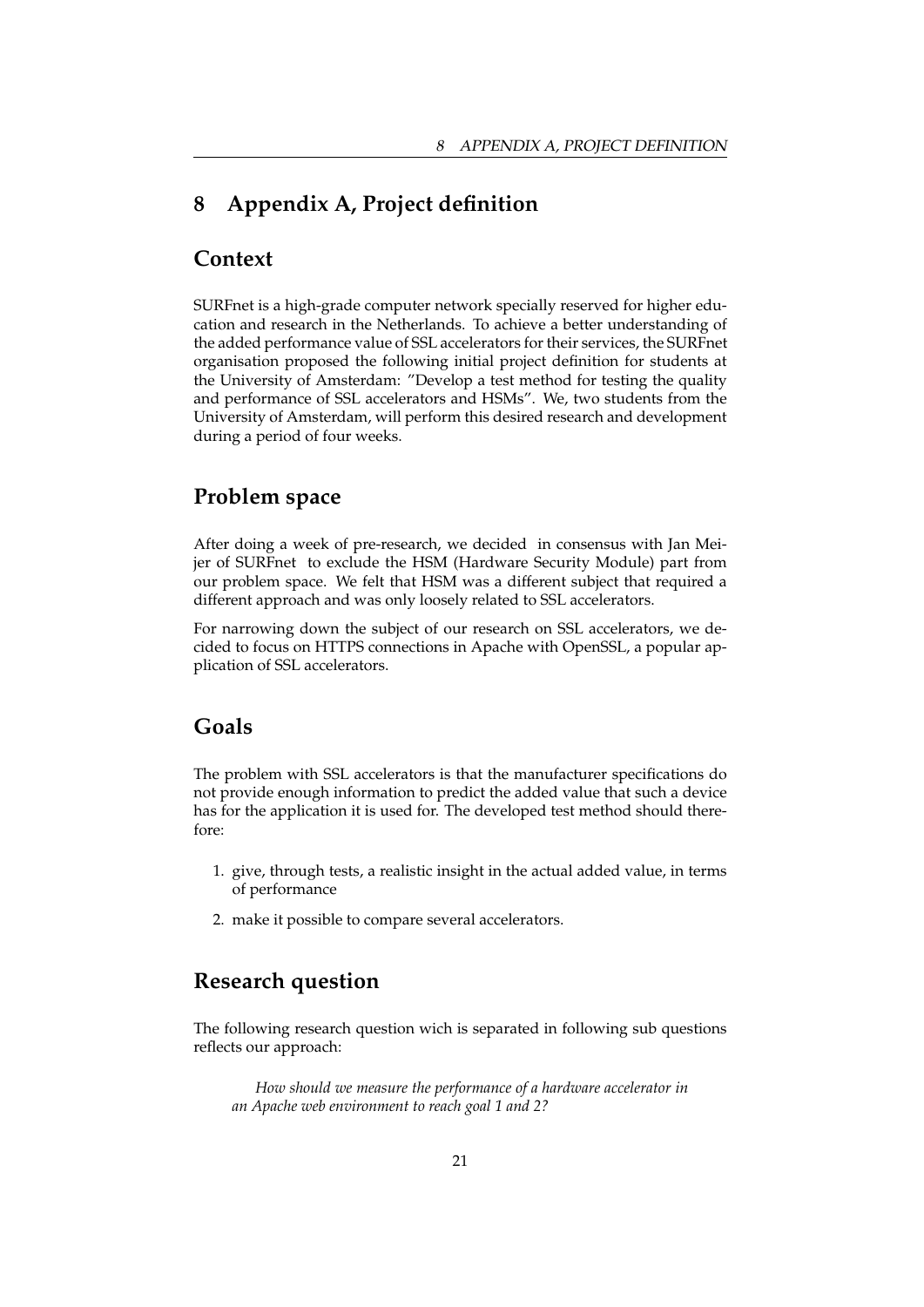### **Approach and Subquestions**

OpenSSL contains a benchmarking tool which can be used for measuring the performance of a SSL accelerator. We think that the performance as stated by the OpenSSL benchmark doesn't differ enough from the performance stated by the manufacturer to make it a subject of our research. We will test this assumption and if it proves to be correct we want to measure the performance of the web server as a whole.

This allows us to produce a single test method that can be used for both SSL accelerator PCI cards and stand-alone SSL off loader appliances. By measuring the performance with and without accelerator we can calculate the added value of the accelerator.

The performance of an SSL accelerated HTTPS application depends on many factors that we will describe in our research. In our tests we try to keep as much factors as constant as possible to generate comparable results. For our tests we will try to define scenarios that are common to HTTPS applications. This should provide a good insight in the added value of the accelerator in different HTTPS scenarios.

Our goal is to develop a test method for SSL accelerators which probably requires a test bed. Therefore we will describe what the specifications of this test bed are.

By working out these subquestions, we hope to give our approach some structure:

• Should we measure the performance by doing isolated tests on the accelerator and its driver or should we test the performance of the entire web server (with and without accelerator)? **Explanation:** We will argue that goal 1 cannot be reached by only looking at the performance of the accelerator and its driver. We will try to explain, with goal 2 in mind, what may cause differences between OpenSSL performance and the performance stated by the manufacturer.

If we test the performance of the entire web server:

- How do we validate our performance results? **Explanation:** The performance of a web server has a weakest link principle. We must make sure that we are not hitting client, network or other limits when measuring performance. We must make sure that the SSL encryption by OpenSSL is the weakest link.
- Should we express the resulting performance of the accelerator as a relative (related to the performance of the same system without accelerator) or absolute performance (e.g. transactions per second)? **Approach:** We will do our tests on faster and slower machines to look at the influence of the systemspecs on the performance results of an accelerator.
- Should we measure the maximum performance or should we measure the performance at certain load levels? **Approach:** We will base our decision on research done by others.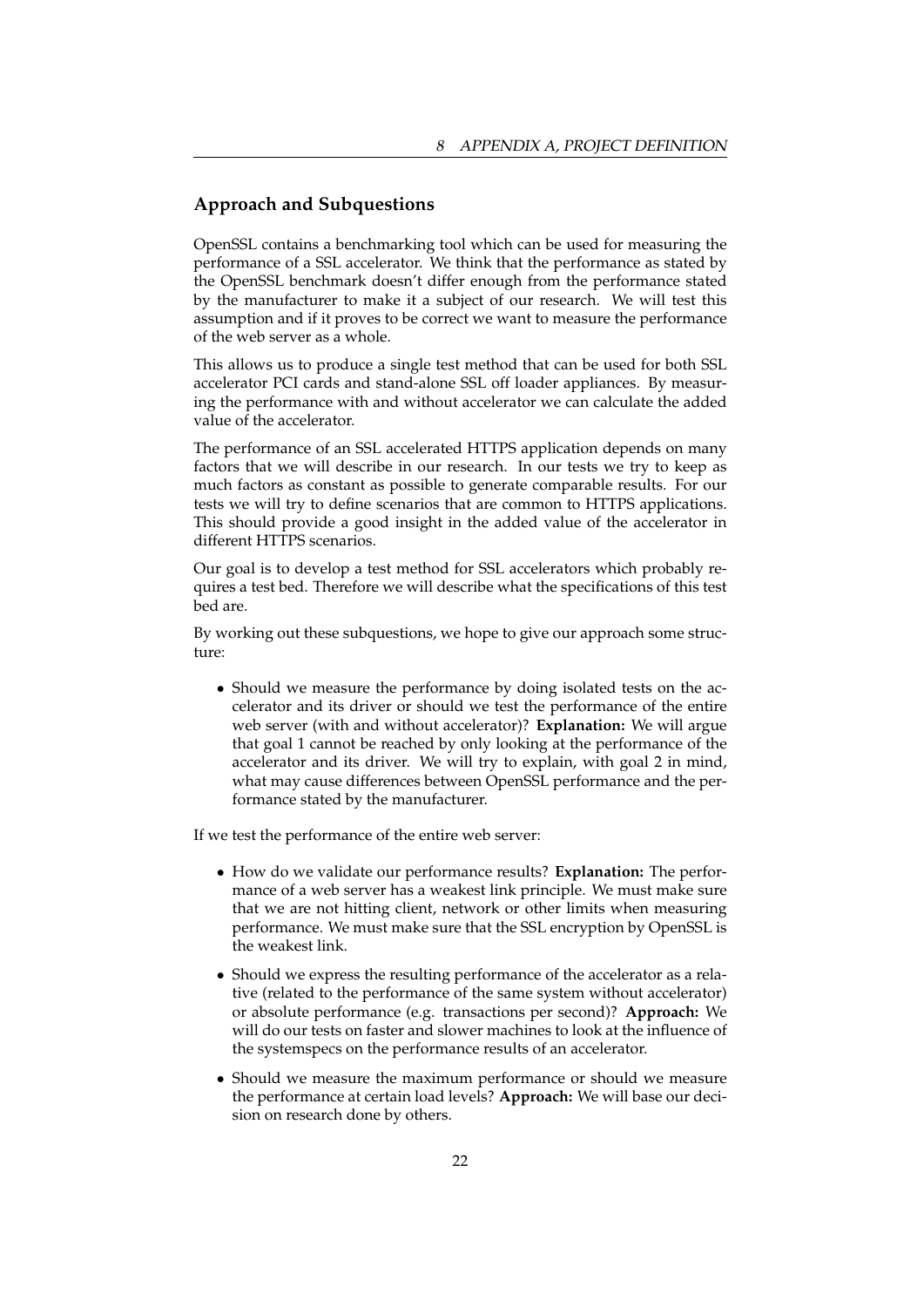If we test the maximum performance of the entire web server:

- When do we say that the performance is at its top? **Approach:** We will discuss the following points (we might find more): When are connections disconnected? (TCP timeout); when are errors (like too busy) served? (Apache limit); when does the response time exceeds a certain limit? (usability).
- Which performance metrics should we use and how should we interpret these metrics? **Approach:** We will discuss the following metrics (we might find more): Transactions per second; requests per second; virtual users (application specific); response time; concurrent connections; CPU load (lower is better); memory usage (lower is better); at which point are no more connections accepted? (connection timeout).
- How to setup a test bed and what open source tools can be used to retrieve the metrics described earlier? **Approach:** We might discuss these or similar software packages and describe how to use them: Jmeter; Httperf and Autobench; OpenSTA
- If we need a distributed test environment, how can we implement this? **Approach:** We might discuss how to use: Jmeter distributed; Amazon distributed services, "Elastic Cloud" (virtual computing) with S3 (storage)

## **Planning**

This research project will take about four (4) weeks. The result of the first week is scoping and focussing the project definition. In the next two weeks we will try to follow the approaches described above.

The last week will be used to write the report detailing the results of our project and preparing for the presentation given on the 7th of Februari at the University of Amsterdam in which we will defend our conclusions.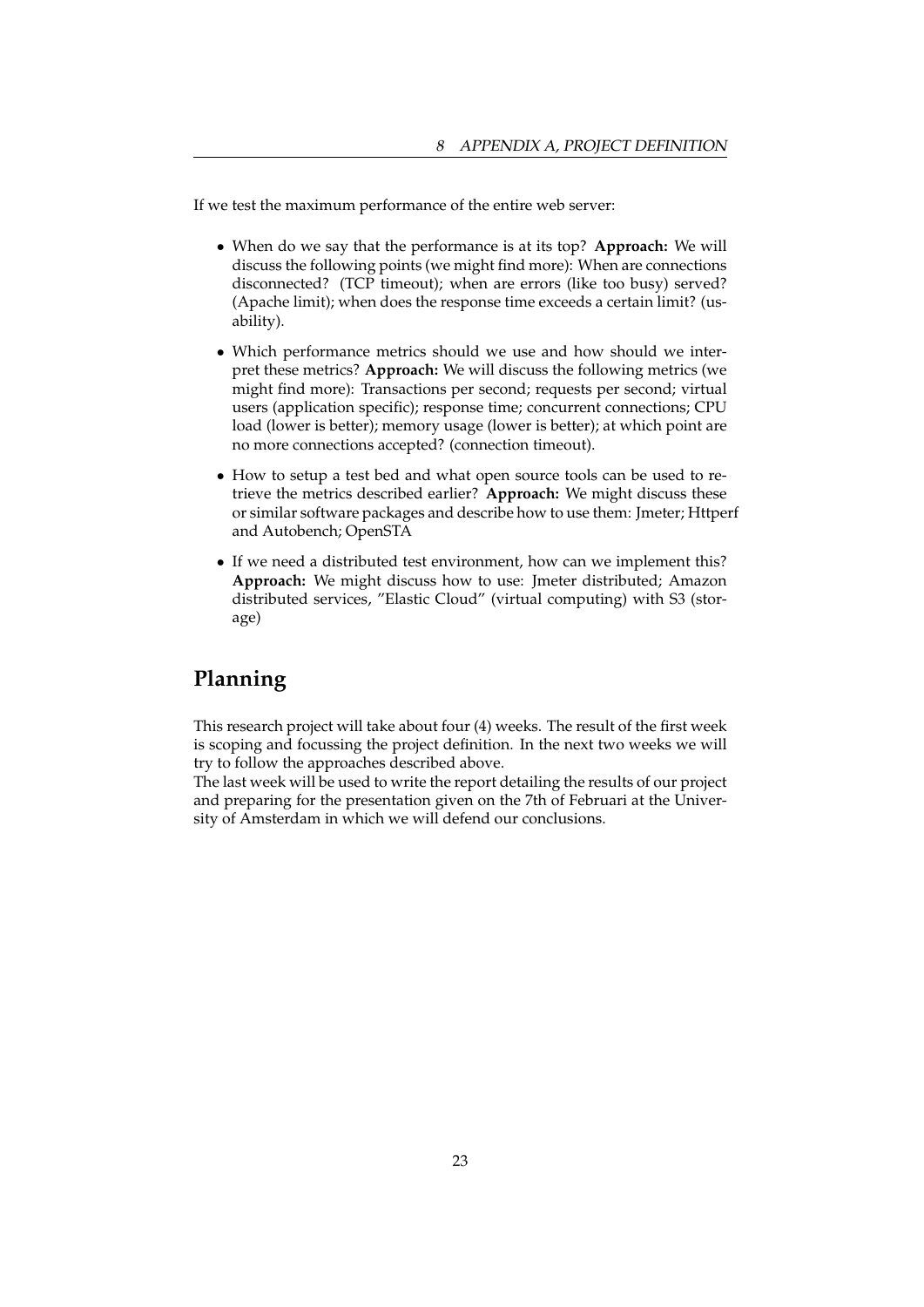## **9 Appendix B, Guide for Test Bed Set-up**

### **Required for executing Method no. 3**

## **Introduction**

In this appendix the setup of a FreeBSD based testbed for SSL accerators is "spelled out". For verifying the functionality of this test bed, we used an accelerator of Broadcom, PCI model type 5820. We've first tried Linux kernel vs 2.6 as server OS (the Ubuntu distro): It appears that this kernel doesn't support required drivers for Broadcom 5820 accelerators. FreeBSD kernels contains the OCF, which is a kernel-included piece of software - it stands for "openbsd crypto framework" - which includes a set of device drivers for crypto hardware devices.

Also, Surfnet advised FreeBSD as server OS for it's performance and stability.

At the client side it doesn't mather what OS is used, we have used 3x Ubuntu 6.06 (server), and 1x FreeBsd 6.1. The drawing of the testbed layout can be found at the beginning of this document. First the server installation is demonstrated, the client installation follows.

## **Server installation**

Configuring the FreeBsd Apache SSL server with accelerator..

#### **Setup your network and hardware**

Patch the server on a locally switched 1 Gbit/s network segment. Plug-in the (PCI) accelerator.

### **Install FreeBSD from CD, follow the sysinstall dialogue**

### **Fetch the latest portsnap**

We advise using the latest packages. These are required. When the server is connected via the network with a functional (dns) configuration, use: portsnap fetch

### **Install and configure required packages**

For easy working: Make sure the server is remote accessible and install the package "nano" and "bash". (Configure "/etc/ssh/sshd config" for remote management).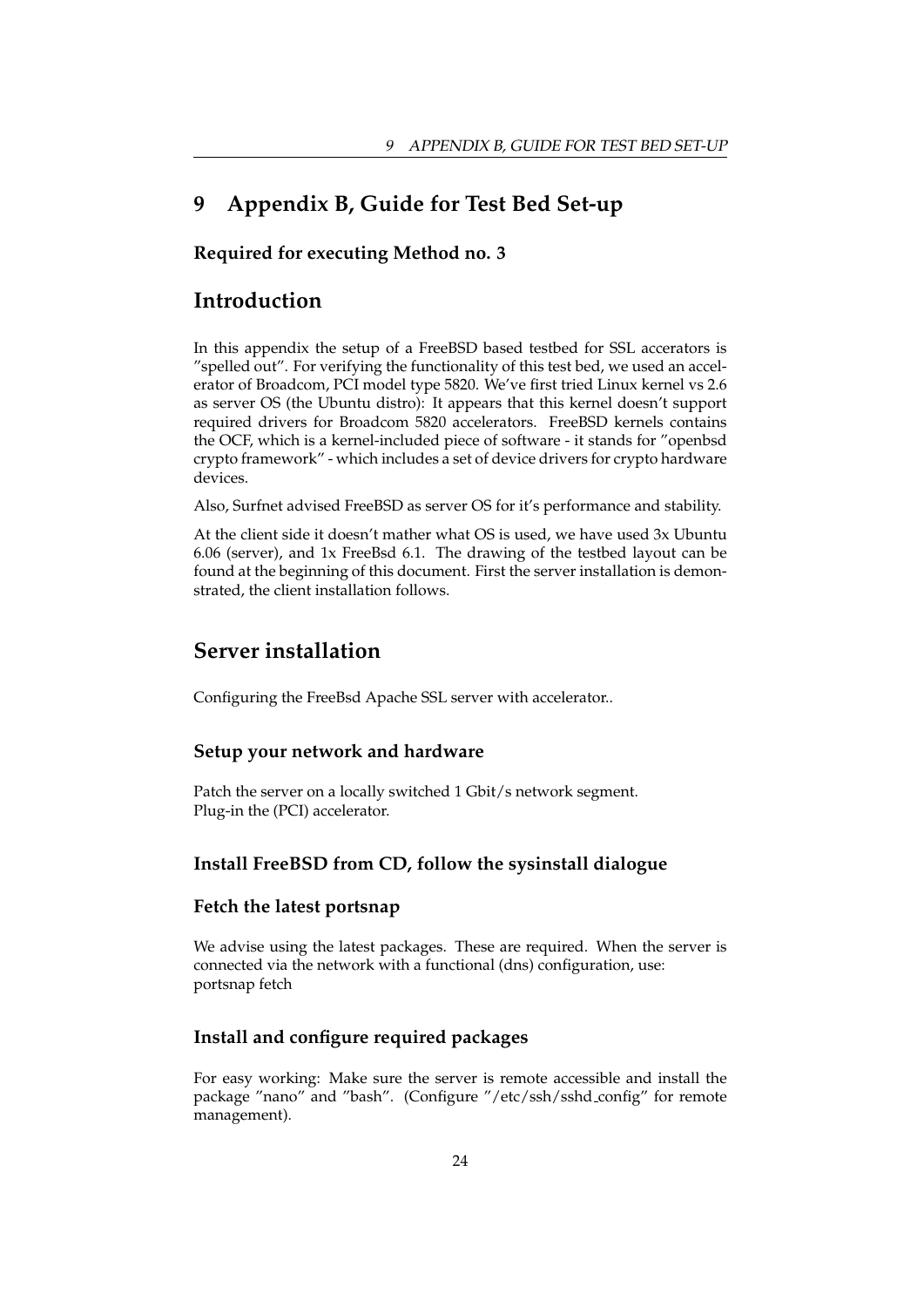Install Apache 2.x. (Apache version 2.2 includes the required mod ssl package)

- cd usr/ports/www/apache22/
- make WITH EXPERIMENTAL MODULES=yes
- make install

*Configure /etc/rc.conf* for adding Apache:

```
host_name# vi /etc/rc.conf
defaultrouter="[default_gateway]"
hostname="[host_name]"\\
ifconfig_em0="inet [ip_address] netmask [net_mask]"
inetd_enable="YES"
linux_enable="YES"
sshd_enable="YES"
usbd_enable="YES"\\
apache22_enable="YES"
```
*Configure /etc/resolv˙conf for name resolution:* host name# vi resolv.conf search [domain] nameserver [name server 1] nameserver [name server 2]

*Edit the Apache configuration file*'/usr/local/etc/apache22/Includes/httpd-ssl.conf' add:

SSLCryptoDevice cryptodev ServerName ssltest1wind surfnetnl remark rules with 'SSLSessionCache' and add: SSLSessionCache nonenotnull

### **Generate a server certificate**

It is good common practice to create a valid popup free server certificate. Therefore it is needed to configure a correct period "Valid from..to" period within the certificate is valid. Also the "Issued to" name should match the URL of the website (Ip address in our case). Also, the client browser should be able to verify the identity via the "Certification Path". To work around this (missing)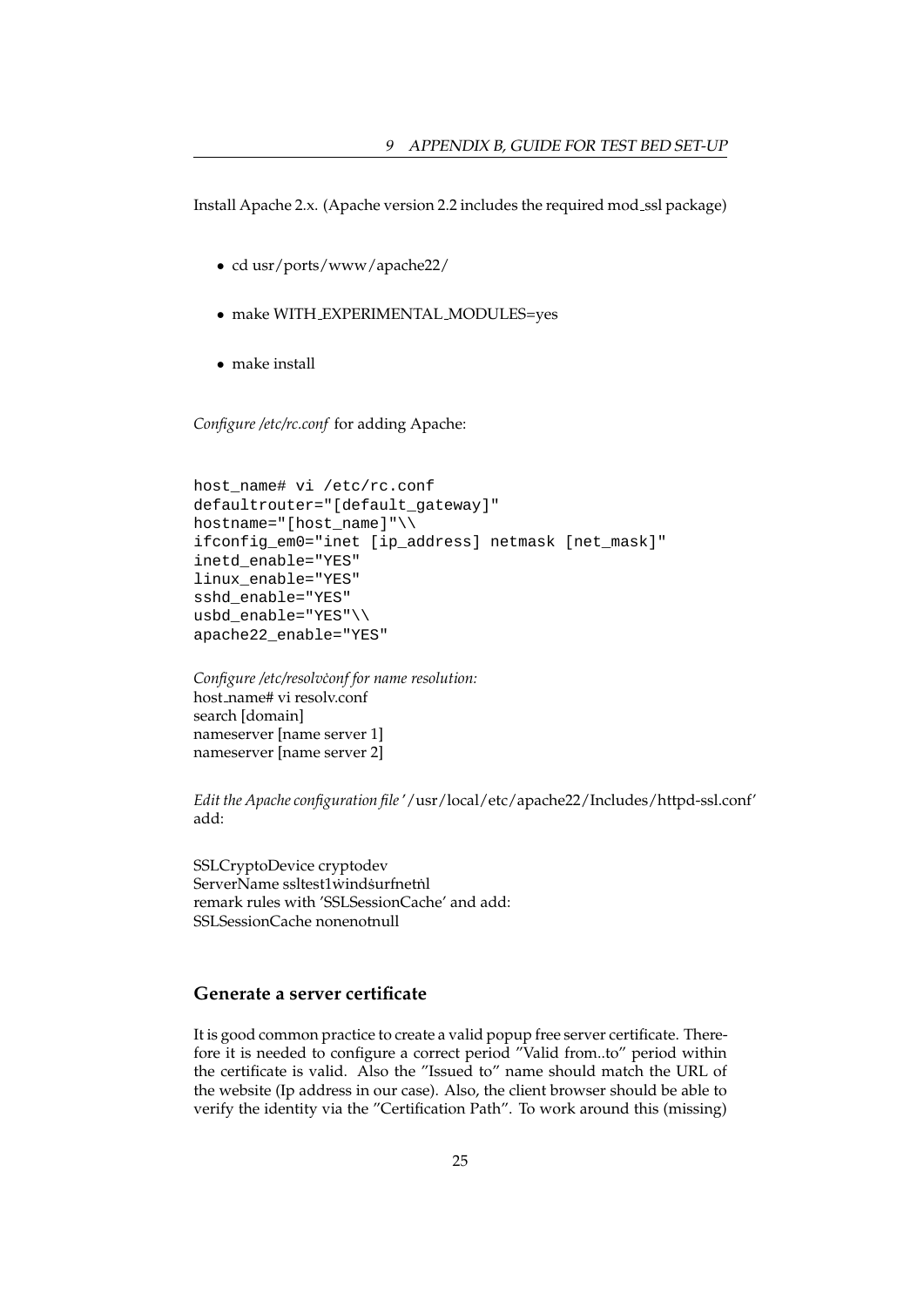path, we install the certificate in the local 'trusted' certificate repository. We followed the certificate generation procedure below:

*Generate a key-pair*

openssl genrsa -des3 -out server.key 1024

*Generate a Certifcate Signing Request via a local question/answer dialogue*

openssl req -new -key server.key -out server.csr

As stated above, to create a pop-up free certificate it is necessary to match the "Issued to" name with the URL of the website. In the dialogue this is the "Common Name" (eg, YOUR name) []:192.87.110.94. Our testsite is n't advertised in DNS, therefore we use the server ip address as the common name.

*Generate a Self-signed certificate:*

openssl x509 -req -days 600 -in server.csr -signkey server.key -out server.crt

Now we are almost ready. In the Apache configuration file (/usr/local/etc/apache/httpd.conf) the - for public use generated - info is needed according to the following configuration statements:

SSLCertificateKeyFile /usr/local/etc/apache22/server.key SSLCertificateFile/usr/local/etc/apache22/server.crt

Before we copy the created files to this location, we'll remove the encryption of the server.key file. Our server has crashed several times during openssl speed test's (in the case of multi threading situation, and when a rsa 4096 bits keysize performance test was applied). We experienced that the server didn't selfrecover after a crash due to a required pass phrase for starting SSH and Apache-SSL. The reason for this behavior was the encryption of the above generated private key: Only a non-stored password enabled the use of this key by SSL and SSH.

*Therefore we remove the encryption with:*

- cp server.key server.key.org
- openssl rsa -in server.key.org -out server.key

*So now copy the key, the certificate and the file 'httpd-ssl.conf' to the appropriate location:*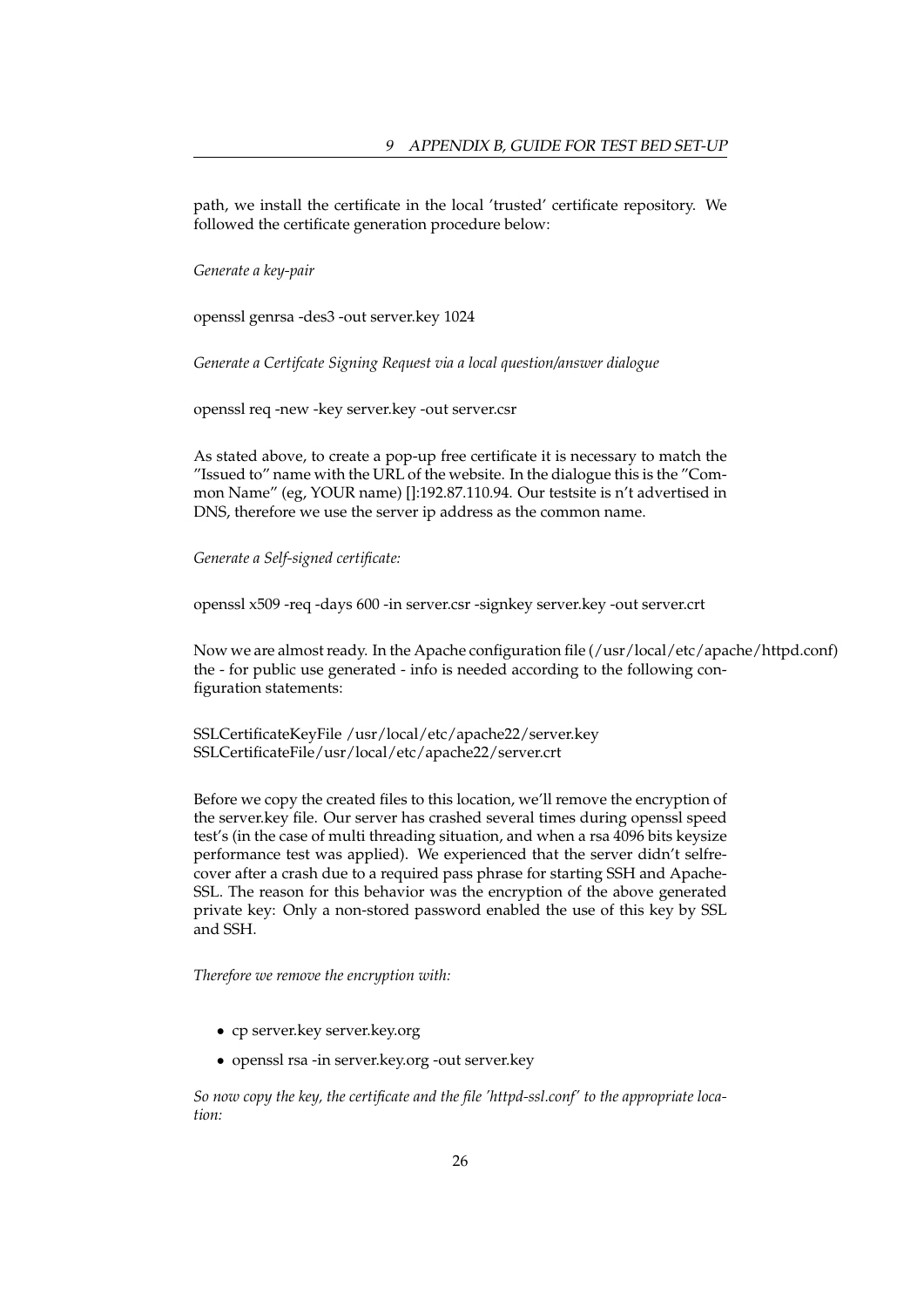- cp server.key /usr/local/etc/apache22/server.key
- cp server.crt /usr/local/etc/apache22/server.crt
- cp /usr/local/etc/apache22/extra/httpd-ssl.conf /usr/local/etc/apache22/Includes/httpdssl.conf

### **Load the required kernel modules (drivers)**

*Attended after each reboot:*

- kldload ubsec
- kldload cryptodev
- kldload accf http

*Or unattended during each reboot:*

• cp /boot/GENERIC/ubsec.ko /boot/modules

*Add the following statements in the file '/boot/loader.conf':*

- accf\_http\_load="YES"
- ubsec load="YES"
- cryptodev load="YES"

### **Restart the system**

## **Client Setup**

Installating clients & tools for distributed stress testing at a SSL black box.

We used Ubuntu 6.06 clients (server OS). This OS is simple to set-up and offers easy package management. *The next steps are required:*

- iso-cd install Ubuntu 6.06 server
- edit sources.list conform the ubuntu.org advice
- install the following packages: apt-get install ssh, apt-get update, aptget upgrade, apt-get update, apt-get install build-essential, apt-get install httperf gawk gnuplot rdate
- download and install the autobench tool:

wget http://www.xenoclast.org/autobench/downloads/autobench-2.1.2.tar.gz tar zxvf autobench-2.1.2.tar.gz, cd autobench-2.1.2, make, make install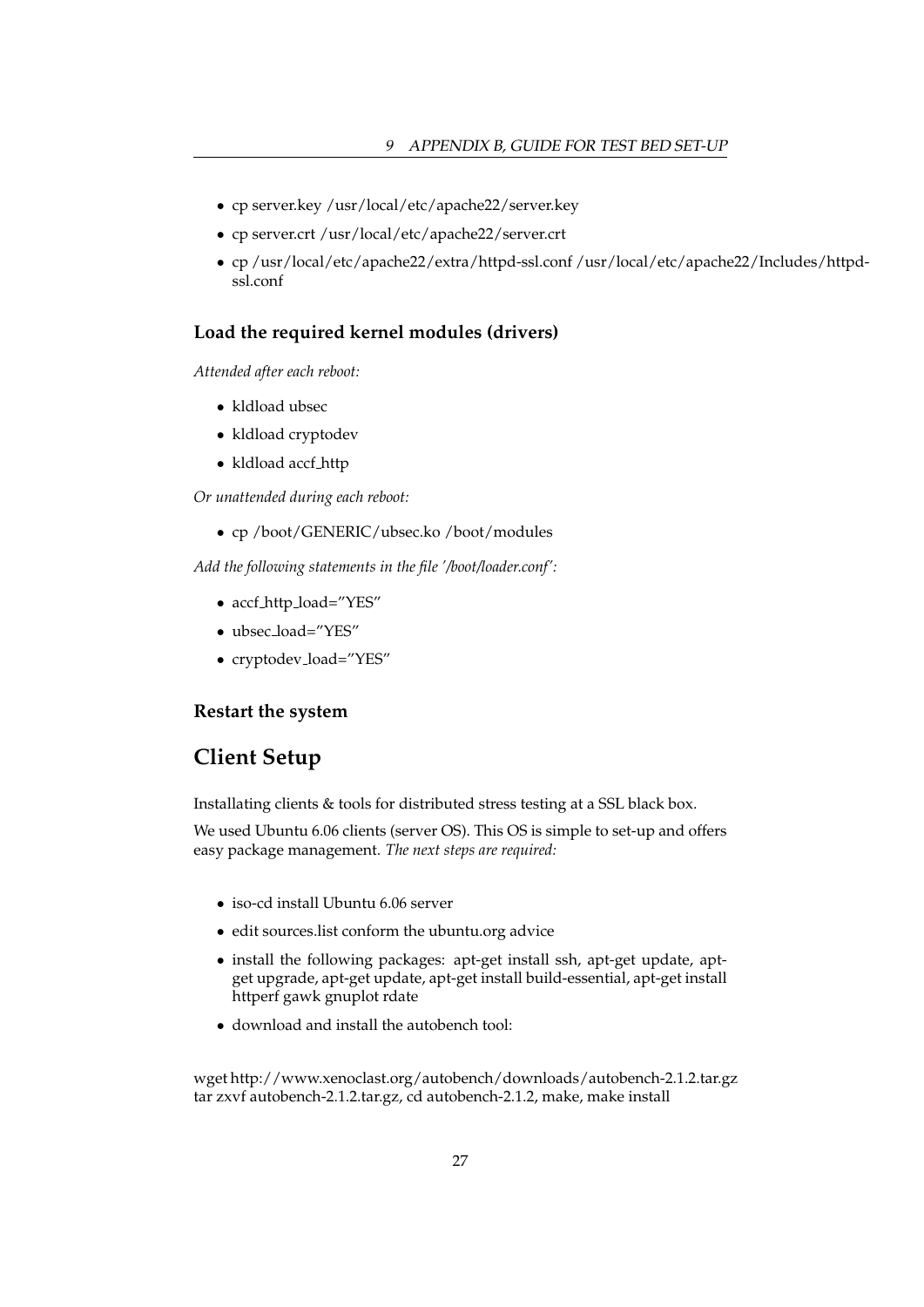### **Important autobench settings !!**

For using httperf's -ssl flag by autobench edit the file .autobench.conf and ad the following statements: (the file autobench.conf is created after the first runtime in ) httperf\_ssl = NULL httperf\_ssl-ciphers = choose an OpenSSL cipher httperf\_ssl-no-reuse = NULL httperf http-version = 1.0

We choose http1.0 for the reason that http1.1 within httperf don't closes the TCP connection immediately after the HTTP GET requist: It waits for 5 seconds which diffuses the results.

It is adviceable to choose an appropriate common used ssl-cipher. Check OpenSSL for the possibilities.

### **This client is now ready for testing!!!**

It is adviceable to minimize any potential risks for faulty interpretations.. We created reliable results (regarding data transfer) by connecting the Ubuntu clients in the same Gbps Ethernet switch as the server system.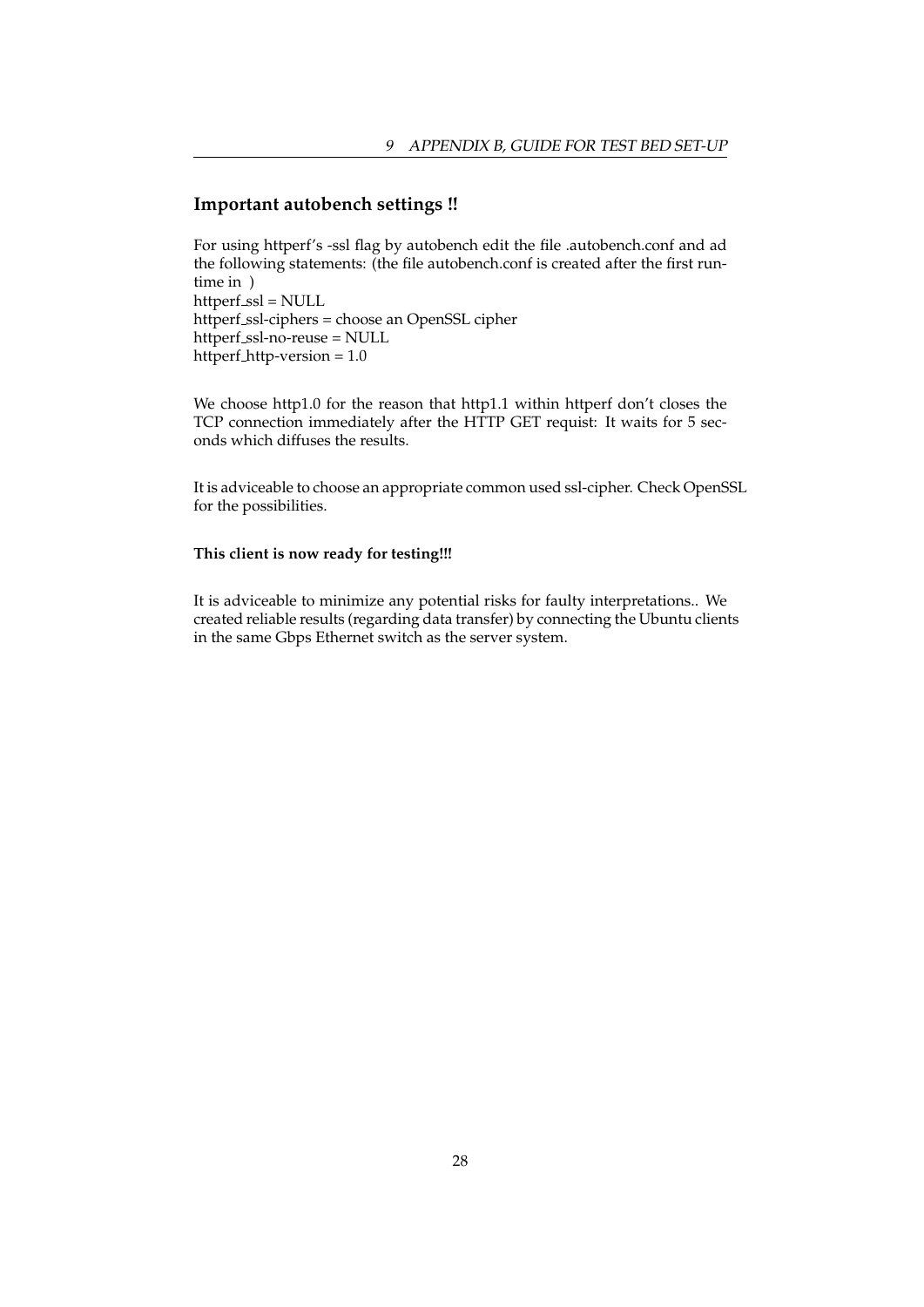### **References**

- [1] modssl documentation, chapter 2: Introduction, 1998. http:// www.modssl.org/docs/2.8/ssl\_intro.html [Online; accessed 02- February-2007].
- [2] Key differences between http/1.0 and http/1.1, 1999. http://www. research.att.com/˜bala/papers/h0vh1.html [Online; accessed 02-February-2007].
- [3] delivering the world's fastest hp-ux 11i ssl performance with the intel itanium 2 processor family, 2002. http://h20338.www2.hp. com/hpux11i/downloads/5981-2318EN.pdf [Online; accessed 02- February-2007].
- [4] Transport layer security (tls) extensions, 2003. http://www.ietf.org/ rfc/rfc3546.txt [Online; accessed 02-February-2007].
- [5] Autobench: A perl wrapper around httperf for automating benchmarking, 2004. http://www.xenoclast.org/autobench/ [Online; accessed 02-February-2007].
- [6] Performance impact of using ssl on dynamic web applications, 2004. http://www.bsc.es/media/389.pdf [Online; accessed 02-February-2007].
- [7] Simple os comparison, 2005. http://os.t1.cz/ [Online; accessed 02- February-2007].
- [8] ab apache http server benchmarking tool, 2007. http://httpd. apache.org/docs/2.0/programs/ab.html [Online; accessed 02- February-2007].
- [9] Wireshark: The world's most popular network protocol analyzer, 2007. http://www.wireshark.org/ [Online; accessed 02-February-2007].
- [10] Johannes Blömer, Martin Otto, and Jean-Pierre Seifert. A new crtrsa algorithm secure against bellcore attacks. In *CCS '03: Proceedings of the 10th ACM conference on Computer and communications security*, pages 311– 320, New York, NY, USA, 2003. ACM Press.
- [11] C. Castelluccia, E. Mykletun, and G. Tsudik. Improving secure server performance by rebalancing ssl/tls handshakes, 2005.
- [12] Broadcom corporation. Bcm5820 product brief, 2006. http: //www.broadcom.com/collateral/pb/5820-PB06-R.pdf [Online; accessed 02-February-2007].
- [13] A. Keromytis, J. Wright, and T. de Raadt. The design of the openbsd cryptographic framework, 2003.
- [14] Samuel J. Leffler. Cryptographic device support for freebsd (awarded best paper!). In *BSDCon*, pages 69–78. USENIX, 2003.